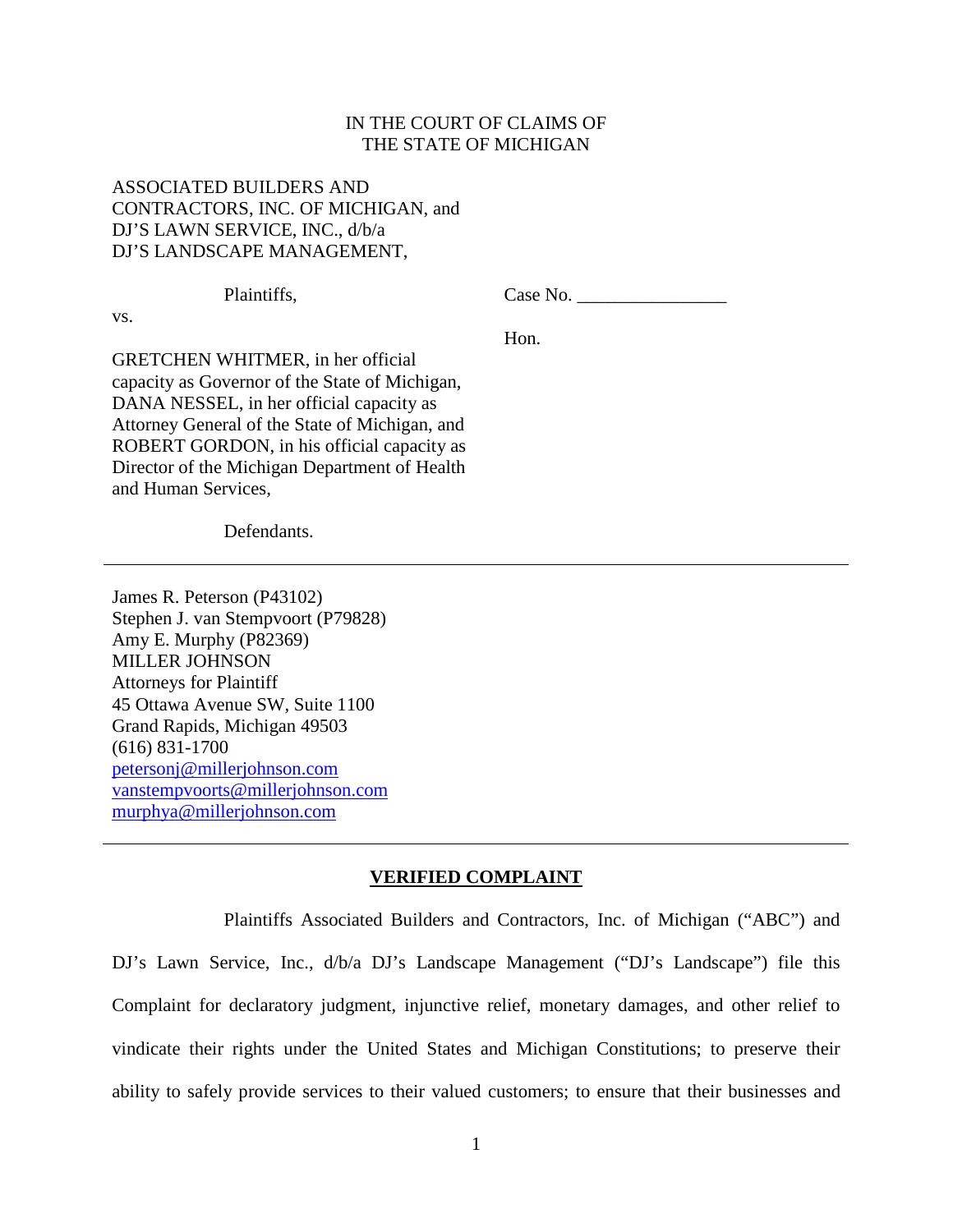workers have the opportunity to earn a living; and to protect themselves from prosecution in connection with continued business operations, as detailed below:

1. The COVID-19 pandemic and its initial spread in the United States and Michigan represented an extraordinary challenge for the citizens of Michigan and its elected representatives. Initial projections based on some models projected widespread infection of the population that would overwhelm our hospitals and healthcare systems, resulting in a massive number of deaths. One model from the CDC projected between 160 to 214 million infections and between 200,000 to 1.7 million deaths nationwide.<sup>1</sup>

2. No one disputes that, in March 2020, faced with these devastating projections, there was a need that called for swift executive action within the bounds of controlling constitutions and established law.

3. Many decisions made in immediate response to protect against the COVID-19 threat and the dire, potential public health crisis resulted in severe restrictions on the rights and liberties of both private individuals and businesses. Michigan was no exception.

4. Since early March 2020, Michigan Governor Gretchen Whitmer has taken unprecedented, unilateral executive actions in an effort to address the spread of the virus that causes COVID-19—declaring a state of emergency in the State of Michigan and justifying her restriction on rights and liberties based on the very important goal to "flatten the curve" and avoid overwhelming Michigan's healthcare system and hospitals.

5. Thankfully, the goal of flattening the curve has been achieved, and the dire predictions of overwhelmed hospitals have not come to pass. During a press conference on Monday, April 27, 2020, Governor Whitmer acknowledged that the curve has flattened in

<sup>&</sup>lt;sup>1</sup> Chas Danner, *CDC's Worst-Case Coronavirus Model: 214 Million Infected, 1.7 Million Dead, N.Y. Magazine* Intelligencer, updated Mar. 13, 2020, available at https://nymag.com/intelligencer/2020/03/cdcs-worst-casecoronavirus-model-210m-infected-1-7m-dead.html.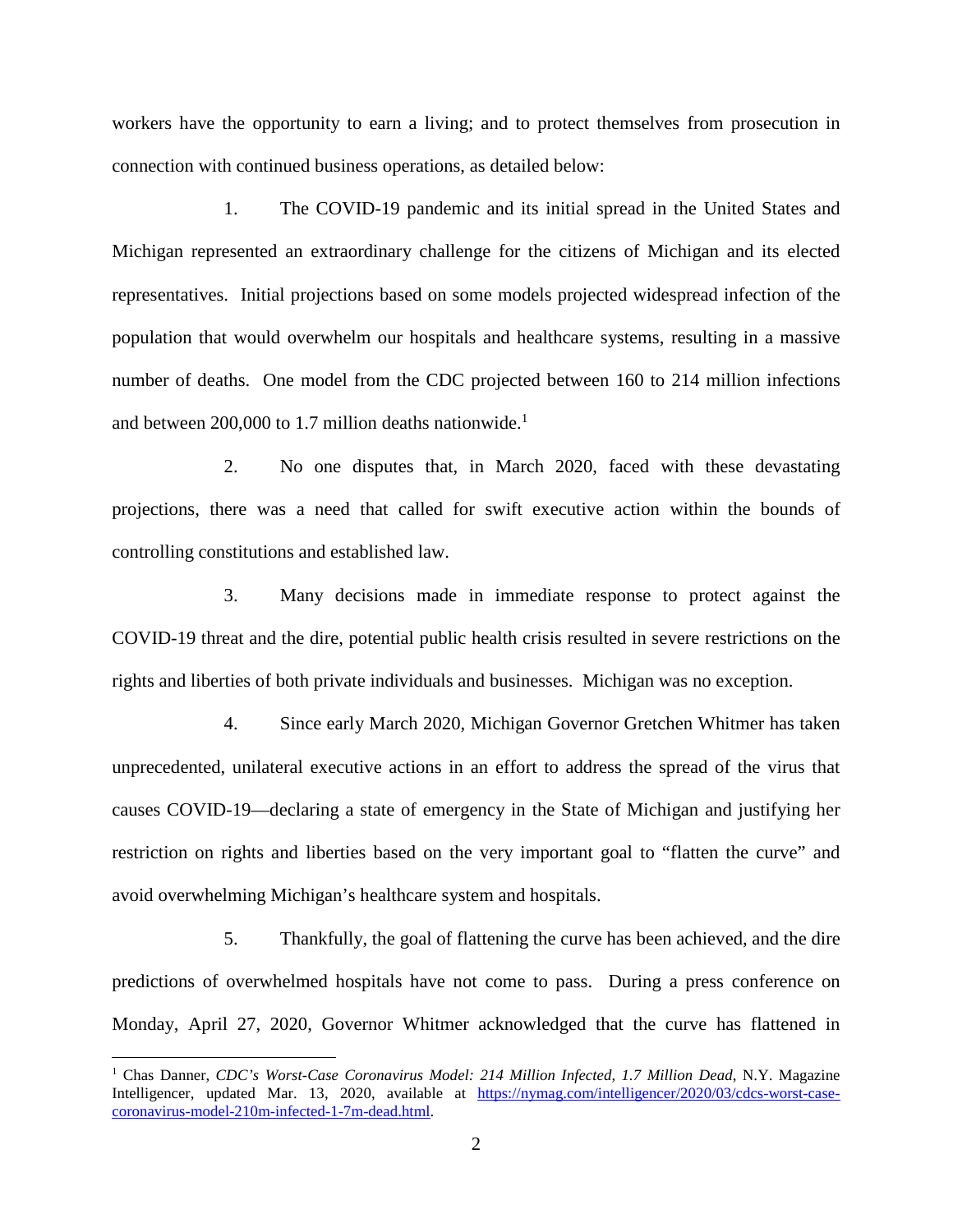Michigan. Graphics depicted that while Governor Whitmer's administration anticipated 220,000 patients being hospitalized without social distancing efforts, there had only been 3,000 hospitalizations as of April 27. That is less than 1.4% of the projected COVID-19 hospitalizations underlying the Governor's declared states of emergency and disaster.

6. According to data released by the State of Michigan, hospitals in the state are well-stocked with over 2,200 available ventilators, nearly 1,000 available ICU beds, and more than  $6,000$  available hospital beds.<sup>2</sup>

7. There is no longer an emergency supporting unilateral executive action. Despite the flattening of the curve and businesses' extraordinary efforts to reopen safely, the Governor has continued to use sweeping, unilateral power to implement severe restrictions that have not been vetted through the usual legislative and administrative processes or subjected to the checks and balances that characterize our order of government.

8. On May 7, 2020, Governor Whitmer announced a six-phase plan to reopen Michigan's economy titled "MI Safe Start." Governor Whitmer stated that Michigan was in the third phase, called the "Flattening" phase, in which "[c]ase growth is gradually declining."<sup>3</sup>

9. But even in the Flattening phase, the reopening of the economy is strictly limited to only "[s]pecified lower-risk businesses with strict workplace safety measures." Only in later phases does the Governor's plan permit the retail sector, offices, restaurants, and bars to reopen.

 $^{2}$  https://www.michigan.gov/coronavirus/0,9753,7-406-98159-523641--,00.html (last updated May 20, 2020). <sup>3</sup> MI Safe Start: A Plan to Re-Engage Michigan's Economy, Gov. Gretchen Whitmer, available at https://content.govdelivery.com/attachments/MIEOG/2020/05/07/file\_attachments/1446147/Governor%20Whitmer %27s%20MI%20Safe%20Start%20Plan.pdf (published May 7, 2020; last visited May 20, 2020).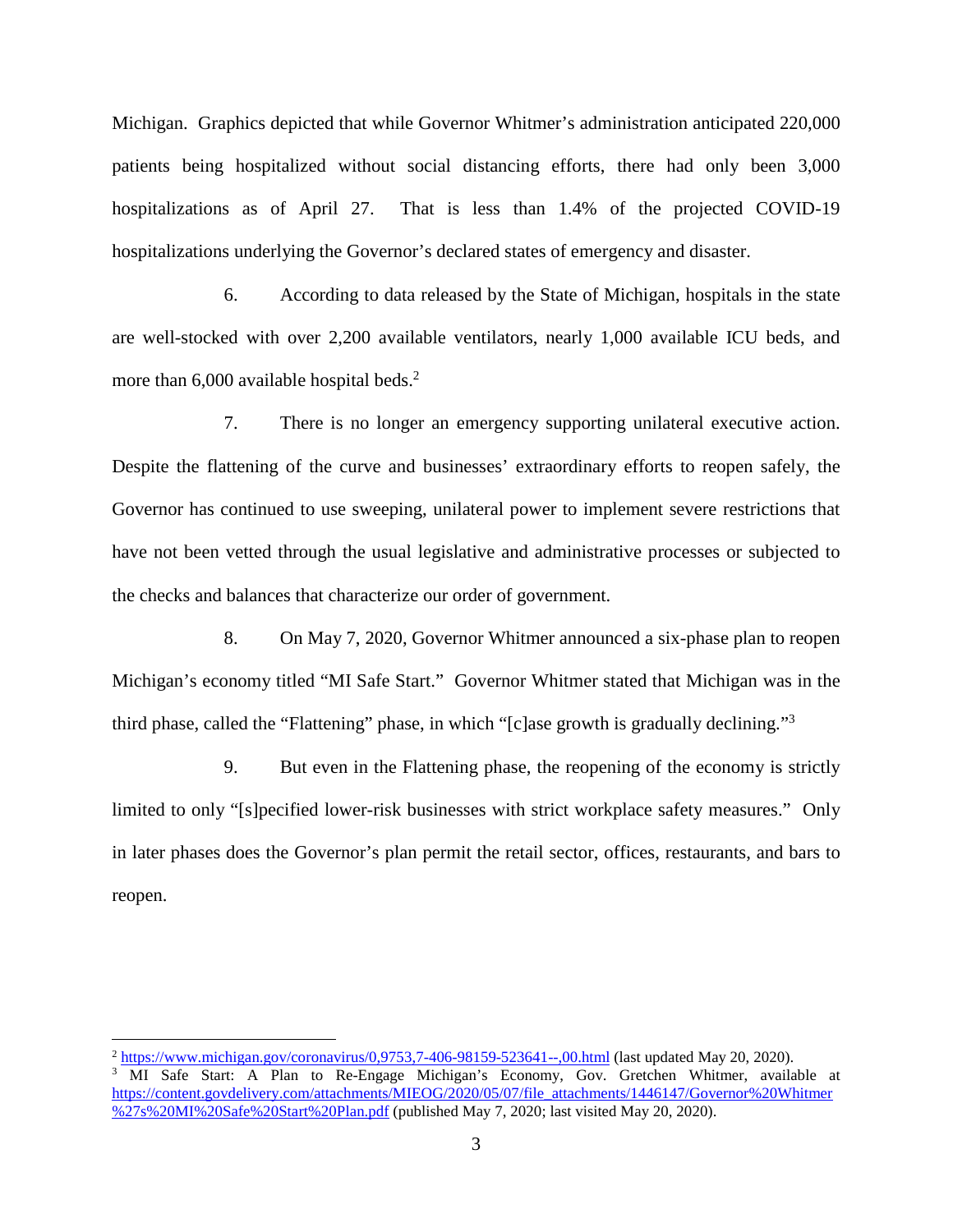10. In an effort to implement the "strict workplace safety measures" contemplated in the Flattening phase, the Governor exceeded her authority in issuing Executive Order 2020-96 and 2020-97.

11. Executive Order 2020-97 was issued by Governor Whitmer on May 21, 2020. (**Exhibit 1**). It went into effect immediately. Paired with Executive Order 2020-96 (**Exhibit 2**), Executive Order 2020-97 imposes extensive requirements upon "all businesses across the state" of Michigan, primarily requiring substantial modifications of workplace environments and protocols with the goal of minimizing the transmission of COVID-19 in the workplace.

12. Importantly, Executive Order 2020-97 asserts that the rules unilaterally issued by Governor Whitmer in Executive Order 2020-97 "have the force and effect" of a regulation that has gone through the formal notice-and-comment procedure mandated by the Administrative Procedures Act; that they "are fully enforceable" by the agencies "with responsibility for overseeing compliance with workplace health-and-safety standards;" and that a violation of Executive Order 2020-97 is a per se violation of the Michigan Occupational Safety and Health Act ("MIOSHA"), in particular MCL 408.1011(a), which requires that an employer must provide "a place of employment that is free from recognized hazards that are causing, or are likely to cause, death or serious physical harm to an employee." (**Exhibit 1**).

13. Governor Whitmer also issued Executive Directive 2020-06. (**Exhibit 3**). In Executive Directive 2020-06, the Governor stated her intent that "businesses must do their part to guarantee that the resumption of activities does not contribute to the virus's spread . . ." (**Exhibit 3**) (emphasis added).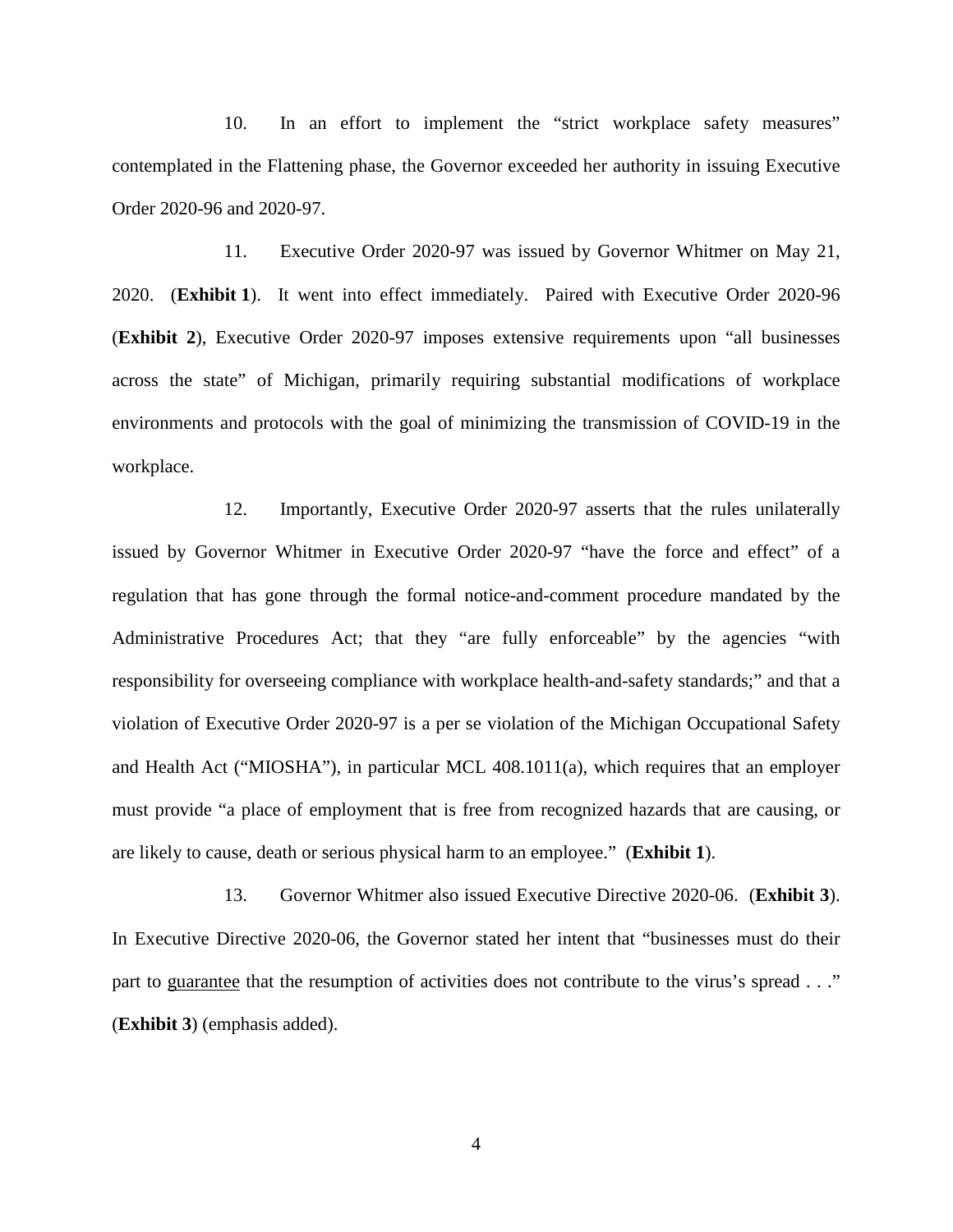14. While Plaintiffs fully support the implementation of reasonable safety measures to ensure the health and well-being of their employees and customers, in issuing Executive Orders 2020-96 and 2020-97, the Governor effectively circumvented the proper legislative and administrative procedures.

15. The Governor's overreach will not be cabined any time soon without the Court's intervention. In the Governor's view, Michigan will not emerge from the shut-down and related restrictions in the near future. From the Governor's perspective, Michigan enters the sixth "Post-pandemic" phase only once the state has achieved "sufficient community immunity" and there is "high uptake of an effective therapy or vaccine." The mumps vaccine holds the record for the fastest ever approved vaccine—with development and approval in 4 years.<sup>4</sup>

16. Governor Whitmer's MI Safe Start Plan also warns that at any time, "it is also possible to move backwards"—and reenter earlier phases of the emergency—"if risk increases and if we stop adhering to safe practices." There is a real possibility that Governor Whitmer continues for many months, if not years, to enact measures that burden the rights and liberties of individuals and businesses without legislative or administrative input. Michigan is under an unlawfully re-declared state of emergency, with the Executive Branch dictating the law, and there is no end in sight.

## **JURISDICTIONAL ALLEGATIONS**

17. Plaintiff Associated Builders and Contractors, Inc. of Michigan ("ABC") is a Michigan corporation with its principal place of business located at 118 W. Ottawa Street, Lansing, MI 48933.

<sup>4</sup> Donald G. McNeil, Jr., *The Coronavirus in America: The Year Ahead*, New York Times, April 18, 2020, available at https://www.nytimes.com/2020/04/18/health/coronavirus-america-future.html.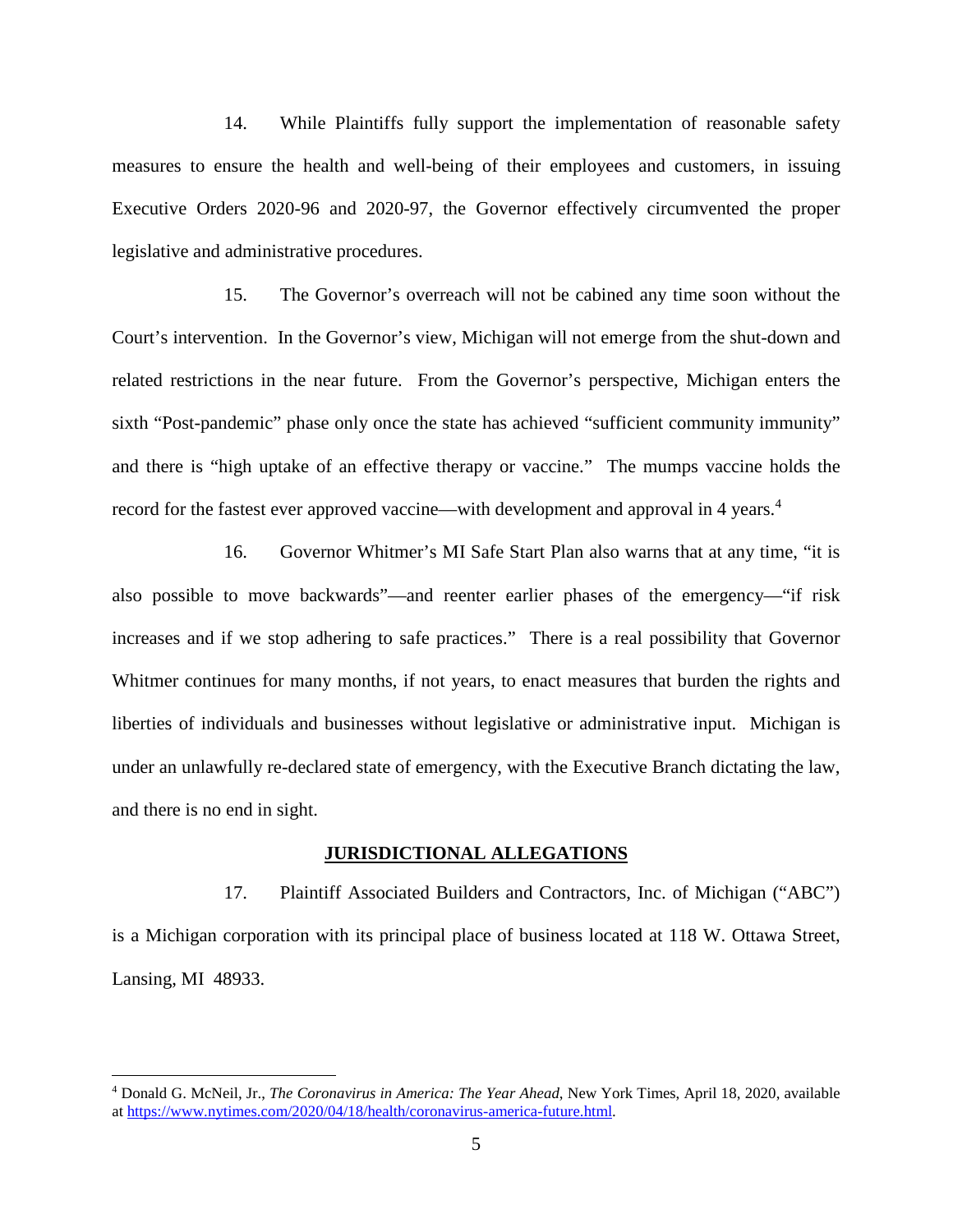18. ABC is a trade association representing more than 900 construction and construction-related firms through the State of Michigan and in bordering states. ABC's members include both unionized and non-union construction contractors who share a belief that construction work should be awarded to and performed by the lowest responsible bidder based upon merit. ABC employer members employ a combined workforce of more than 30,000 individuals. ABC's members have been injured by the unlawful acts of the Defendants, and the relief sought by ABC would redress its members' injuries.

19. Plaintiff, DJ's Lawn Service, Inc., d/b/a DJ's Landscape Management ("DJ's Landscape"), is a Michigan corporation with its principal place of business located at 4720 52nd Street SE, Grand Rapids, MI 49512.

20. DJ's Landscape employs approximately 200 workers and offers a complete spectrum of landscaping services to both residential and commercial clients that enhance the aesthetics, safety, and sanitation of its clients' properties.

21. Defendant Gretchen Whitmer is the Governor of Michigan and issued Executive Orders 2020-96 and 2020-97. She is being sued in her official capacity.

22. Defendant Dana Nessel is the Attorney General of Michigan and has authority to enforce Michigan law. She is being sued in her official capacity.

23. Defendant Robert Gordon is the Director of the Michigan Department of Health and Human Services. He is being sued in his official capacity.

24. Under MCL 600.6419(1)(a), this Court has subject matter jurisdiction over Plaintiffs' statutory and constitutional claims and authority to grant Plaintiffs' demand for monetary, equitable, and declaratory relief.

25. Also in accord with MCL 600.6419, venue is proper in this Court.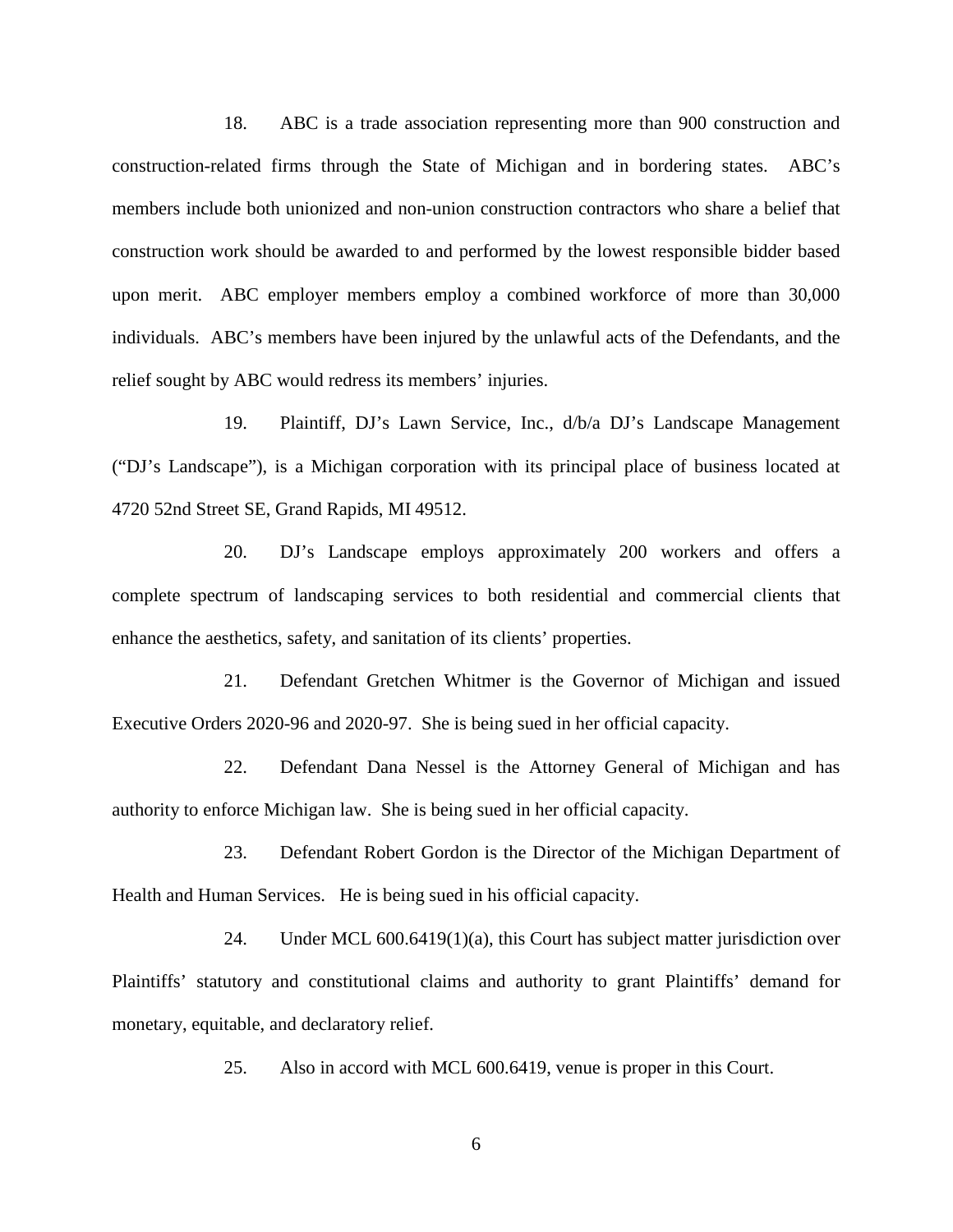## **GENERAL ALLEGATIONS**

## State of Emergency Declarations

26. On March 11, 2020, Governor Whitmer issued Executive Order 2020-04, which proclaimed a state of emergency under both the Emergency Management Act, MCL 30.403, and the Emergency Powers of the Governor Act of 1945, MCL 10.31. (**Exhibit 4**).

27. Governor Whitmer's executive order identified the COVID-19 pandemic as the basis for her declaration of a state of emergency under both statutory regimes.

28. The Emergency Powers of the Governor Act provides that all orders and rules promulgated by the governor during the state of emergency "shall cease to be in effect upon declaration by the governor that the emergency no longer exists." MCL 10.31(2).

29. The Emergency Management Act provides that a governor's declaration of emergency may last only 28 days, after which "the governor shall issue an executive order or proclamation declaring the state of emergency terminated, unless a request by the governor for an extension of the state of emergency for a specific number of days is approved by resolution of both houses of the legislature." MCL 30.403(4).

30. On April 1, 2020, Governor Whitmer issued Executive Order 2020-33, which replaced Executive Order 2020-04, declared a state of emergency pursuant to the Emergency Powers of the Governor Act, and proclaimed a state of disaster and a state of emergency under the Emergency Management Act. (**Exhibit 5**). These declarations were based on the same circumstances—that is, the dangers posed by the virus that causes COVID-19—that formed the basis of Executive Order 2020-04.

31. On April 1, 2020, Governor Whitmer also requested that the Michigan Legislature extend the state of emergency by an additional 70 days, as contemplated by the Emergency Management Act.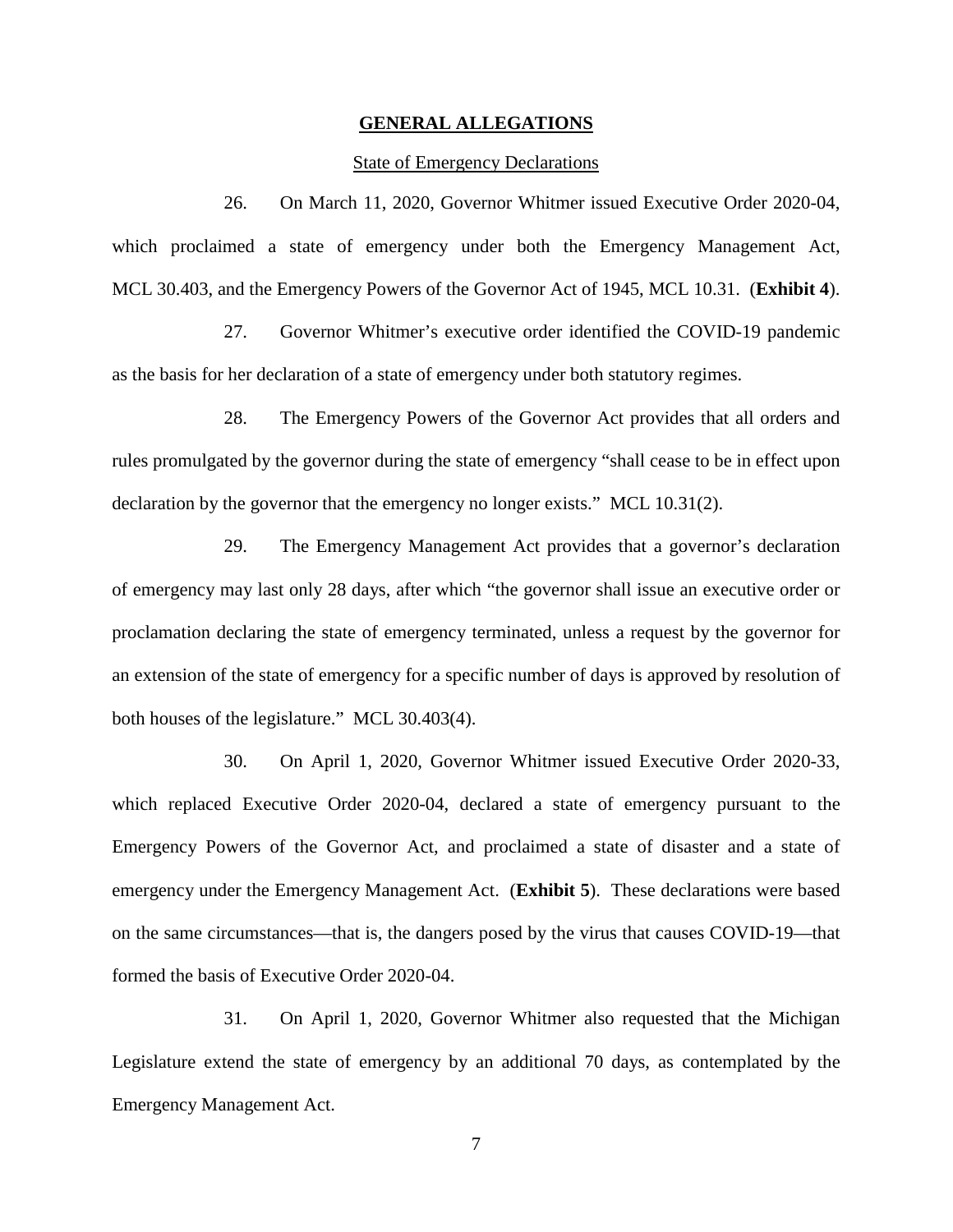## Legislative Limits on the Governor's Authority

32. On April 7, 2020, the Michigan Senate and Michigan House of Representatives denied Governor Whitmer's request to extend the state of emergency for an additional 70 days. Instead, the Michigan Legislature extended the state of emergency declared by Governor Whitmer only until April 30, 2020, but not beyond.

33. Meanwhile, Governor Whitmer issued many additional executive orders, invoking emergency powers that the Governor claims flow from the state of emergency declared under Executive Orders 2020-04 and 2020-33. As of May 21, 2020, Governor Whitmer had issued more than 90 executive orders related to the COVID-19 pandemic, creating and changing substantive state law and regulations that impact and burden wide swaths of the economy and nearly every aspect of citizens' daily activities. A chart summarizing the substantive changes to the law imposed by Governor Whitmer's executive orders is attached as **Exhibit 6**. 5

## Stay-at-Home Orders

34. Along with her other executive orders, Governor Whitmer issued seven iterations of "Stay Home, Stay Safe" orders, specifically Executive Orders 2020-21, 2020-42, 2020-59, 2020-70, 2020-77, 2020-92, and 2020-96. Each of those orders imposes sweeping limitations on Michigan citizens' ability to travel and prohibits huge numbers of workers in Michigan from reporting to work.

35. On March 23, 2020, Governor Whitmer issued Executive Order 2020-21, citing as authority the Emergency Management Act and the Emergency Powers of the Governor Act. (**Exhibit 7**).

36. Executive Order 2020-21 went into effect on March 24, 2020. Among other restrictions, Executive Order 2020-21 restricts travel throughout the state and prohibits

<sup>&</sup>lt;sup>5</sup> The chart attached as Exhibit 6 was last updated as of 5 p.m. Eastern Time on May 20, 2020.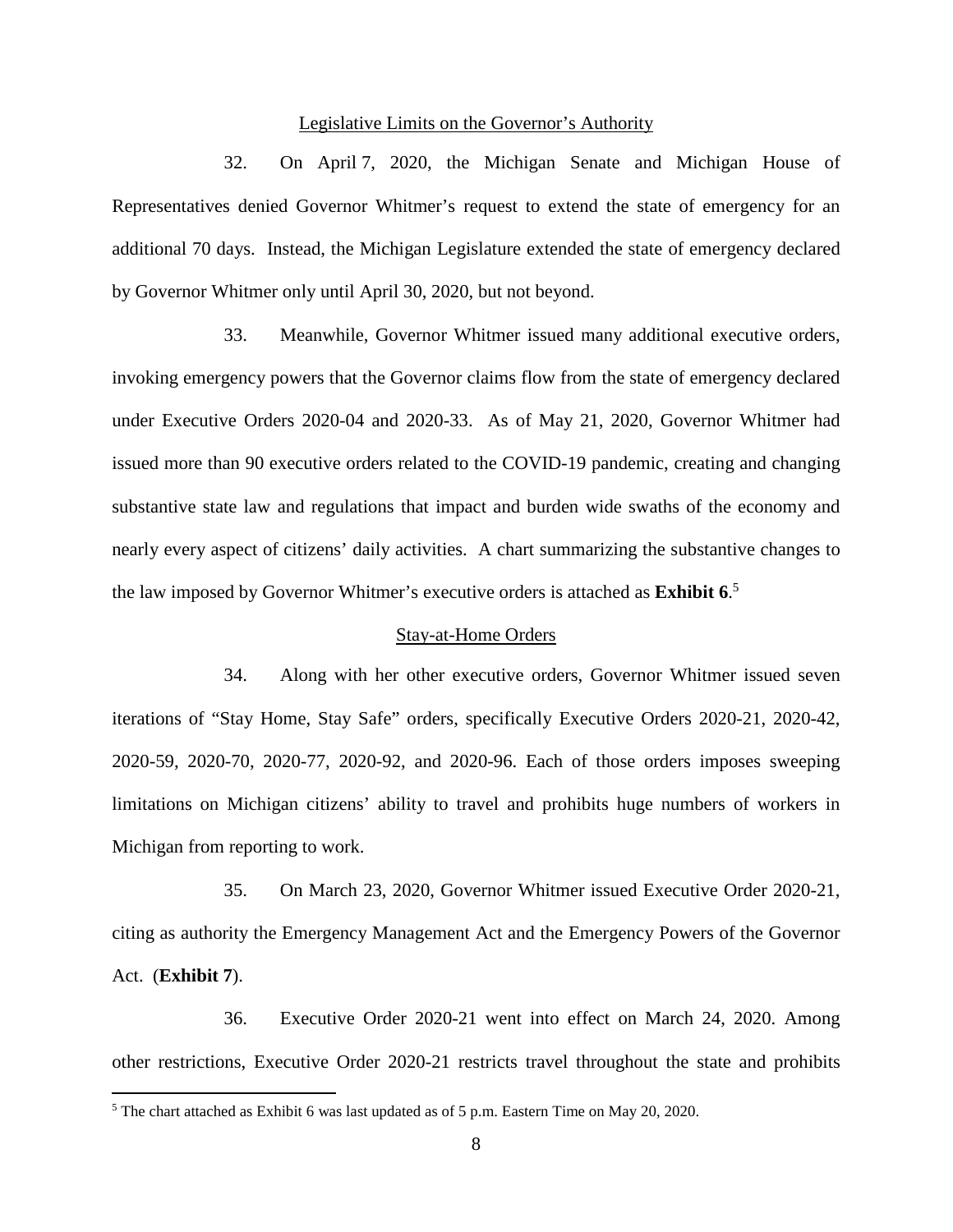business operations "that require workers to leave their homes or places of residence" unless those workers are "critical infrastructure workers." (*Id*. ¶ 4(a)). "Critical infrastructure workers" are defined as "those workers described" in a March 19, 2020 memorandum prepared by the Department of Homeland Security's Cybersecurity and Infrastructure Security Agency (the "March 19 CISA guidance"), along with a short list of other workers. (*Id*. ¶ 8). Executive Order 2020-21 imposes criminal penalties for willful violations of the order. (*Id*. ¶ 17).

37. On April 9, 2020, Governor Whitmer issued Executive Order 2020-42, attached as **Exhibit 8**, rescinding and replacing her previous stay-at-home order and extending the shutdown until April 30, 2020. Like the previous executive order, Executive Order 2020-42 prohibits in-person work by workers who are not "critical infrastructure workers" and imposes criminal penalties for willful violations of the order. (Exhibit 8, ¶¶ 4, 17).

38. Executive Order 2020-42 imposes significant restrictions that curtail basic liberties to a greater extent than were imposed by any other shutdown order issued by any other state. For example, under Executive Order 2020-42 large retail stores are prohibited from advertising almost all of their products and are also prohibited from selling products that are deemed nonessential, including materials related to the construction industry, such as paint, carpet, and flooring. Executive Order 2020-42 does not explain the rationale for prohibiting the purchase of these items, nor does it indicate how the prohibition of their sale was related to abating the emergency posed by COVID-19.

39. On April 24, 2020, Governor Whitmer issued Executive Order 2020-59, which became effective immediately and rescinded Executive Order 2020-42. (**Exhibit 9**).

40. Executive Order 2020-59 lifts certain business restrictions, permitting workers who are necessary to perform certain defined "resumed activities" to perform in-person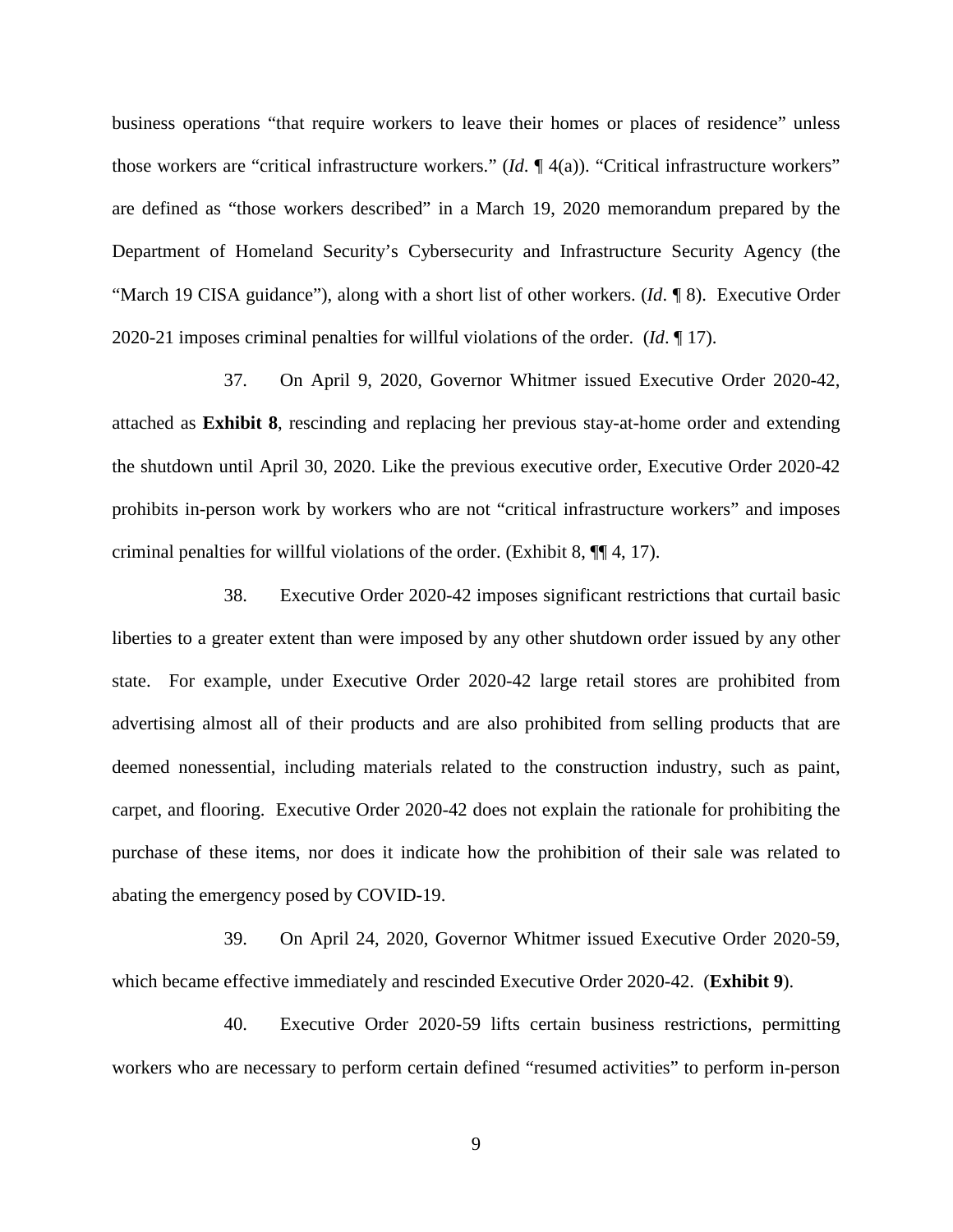work. Those "resumed activities" are defined as: (a) workers who process or fulfill remote orders for goods for delivery or curbside pickup; (b) workers who perform bicycle maintenance or repair; (c) workers for garden stores, nurseries, and lawn care, pest control, and landscaping operations; (d) maintenance workers and groundskeepers for places of outdoor recreation; and (e) workers for moving or storage operations. Businesses whose workers perform some "resumed activities" must implement enhanced social-distancing rules and measures listed in Sections 11(h) and 12 of Executive Order 2020-59. As with all of the other Stay Home, Stay Safe orders, a willful violation of Executive Order 2020-59 is a criminal misdemeanor.

41. On May 1, 2020, Governor Whitmer issued another update to the Stay Home, Stay Safe order, Executive Order 2020-70, which became effective immediately and rescinded Executive Order 2020-59. (**Exhibit 10**).

42. Executive Order 2020-70 continues the restrictions of the previous Stay Home, Stay Safe orders, but lifts restrictions on additional "resumed activities," including workers in the construction industry and the building trades, workers in the real-estate industry, workers necessary to the manufacture of goods that support workplace modification to forestall the spread of COVID-19 infections, and outdoor workers. In addition to the list of enhanced social-distancing rules and measures applicable to all resumed activities, construction businesses must implement other measures listed in Section 11(i) of Executive Order 2020-70.

43. On May 7, 2020, Governor Whitmer issued Executive Order 2020-77, which became effective immediately and rescinded Executive Order 2020-70. This order continued the restrictions of the previous Stay Home, Stay Safe orders, but permitted manufacturing workers to resume operations, subject to yet another set of enhanced workplace safety requirements listed in Section 11(k) of Executive Order 2020-77. (**Exhibit 11**).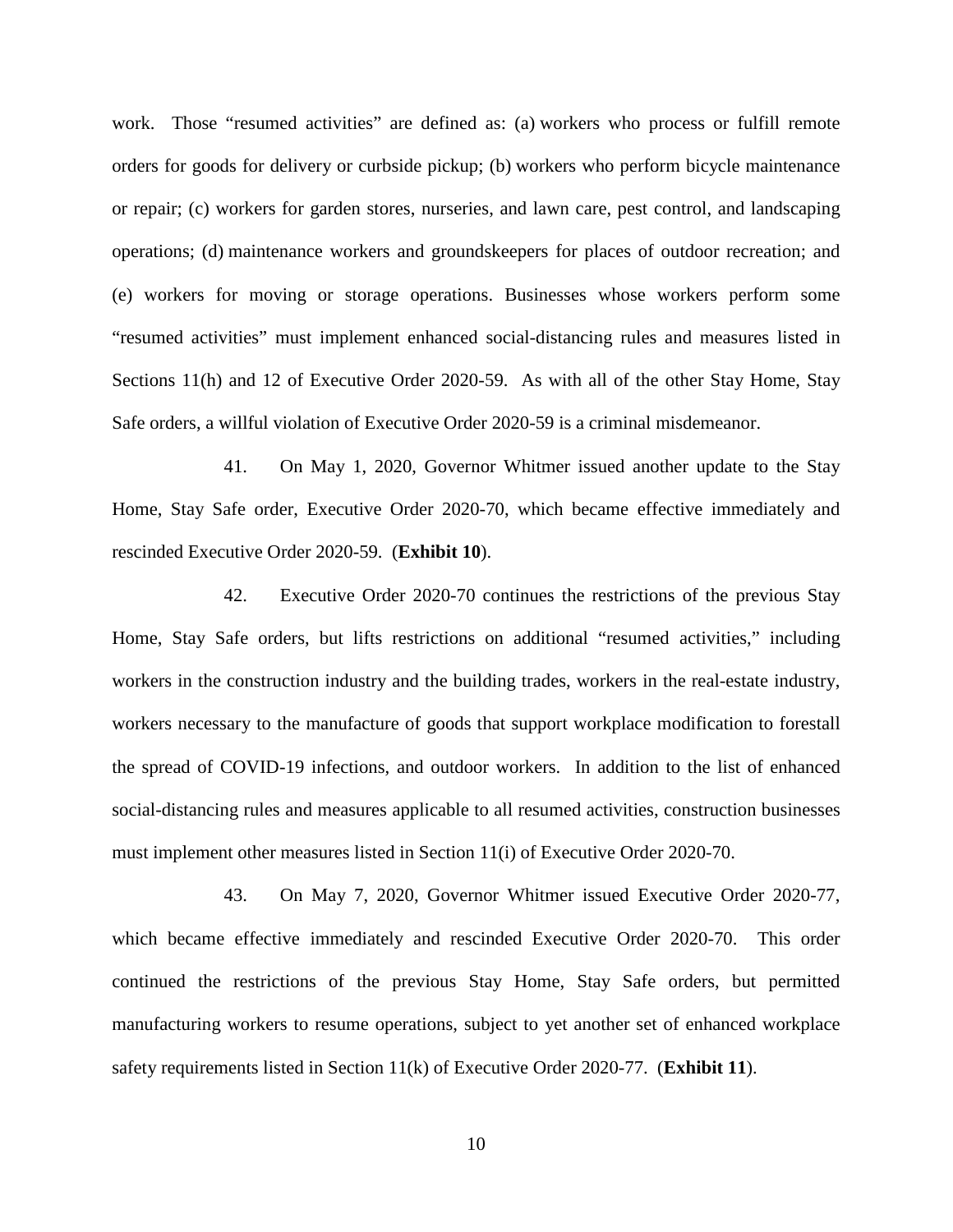44. On May 18, 2020, Governor Whitmer issued Executive Order 2020-92, which became effective immediately and rescinded Executive Orders 2020-77 and 2020-90. (**Exhibit 12**). This order continued the restrictions of previous Stay Home, Stay Safe orders and allowed for the reopening of more industries and small gatherings in certain regions of the state. This order also incorporated the MIOSHA-enforced requirements of Executive Order 2020-91 (the precursor to Executive Order 2020-97). (**Exhibit 13**).

45. On May 21, 2020, Governor Whitmer issued Executive Order 2020-96, which became effective immediately and rescinded Executive Order 2020-92. This order continues the restrictions of previous Stay Home, Stay Safe orders, allows for small gatherings, and permits the the reopening of more industries on May 26 and May 29, 2020. This order also incorporates the MIOSHA-enforced requirements of Executive Order 2020-97. Executive Order 2020-96 is the controlling stay-at-home order as of the date of the filing of this complaint. As with all of the other Stay Home, Stay Safe orders, a willful violation of Executive Order 2020-96 is a criminal misdemeanor. (**Exhibit 2**).

46. The Governor's Stay Home, Stay Safe Executive Orders have all included language stating that a willful violation will be a misdemeanor consistent with MCL 10.33 and MCL 30.405(3).

## Executive Order 2020-97

47. Executive Order 2020-97, issued by Governor Whitmer on May 21, 2020, represents the grossest overstep yet of the Governor's authority under the Emergency Management Act, MCL 30.403 ("EMA"), and the Emergency Powers of the Governor Act of 1945, MCL 10.31 ("EPGA"). Both of those Acts expressly limit any enforcement actions and penalties to those set forth in their text. Neither grants the Governor authority to adopt or pick a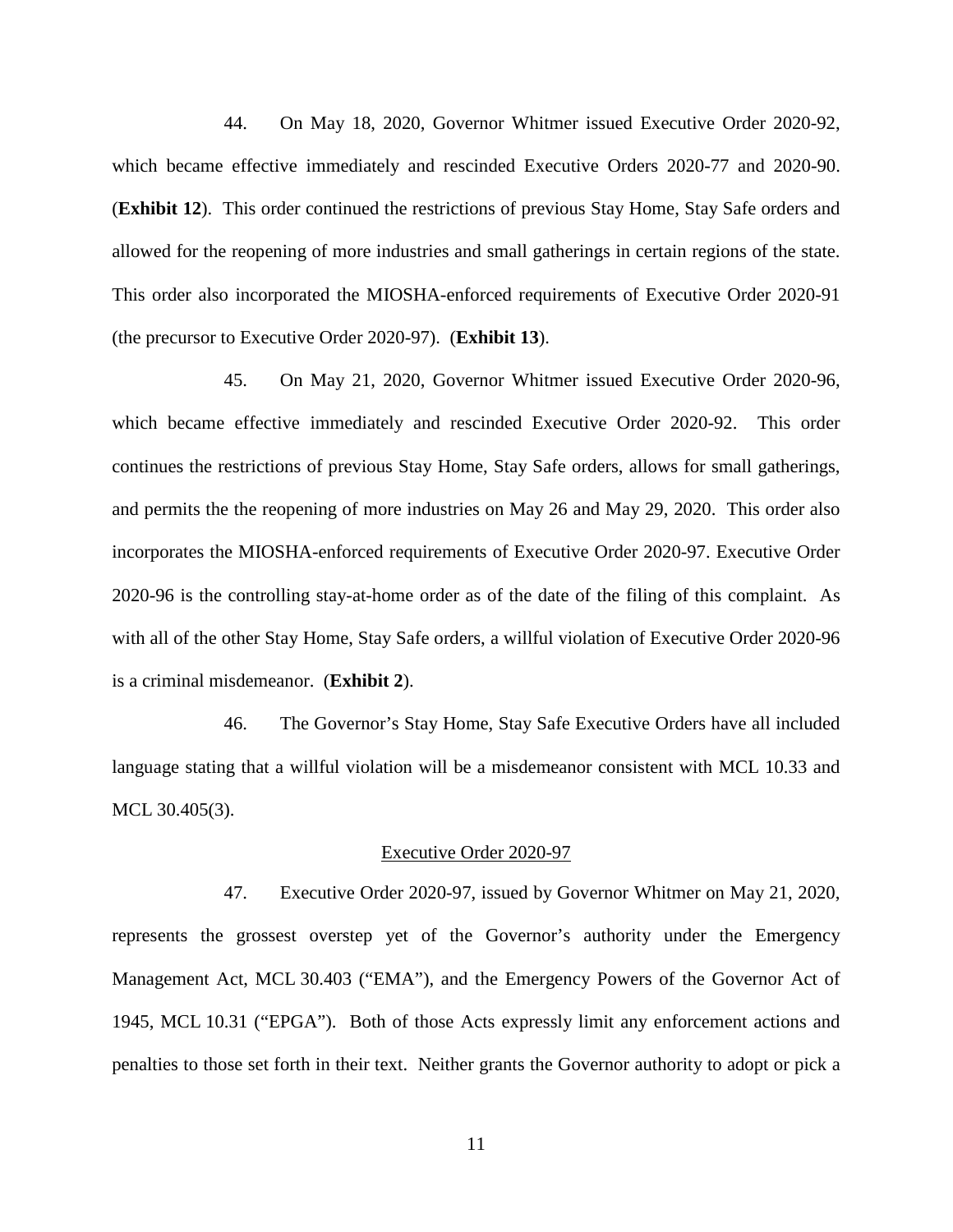different enforcement scheme or alter or modify the penalties available for a violation of any Executive Order lawfully issued under those laws.

48. The Governor attempts to re-write the EMA and EPGA and other laws. While basing her authority in the EMA and EPGA, the Governor patently exceeds any such authority by attempting to impose unsupported enforcement mechanisms and penalties that were not given to her by the legislature under either Act.

49. Section 11 of Executive Order 2020-97 asserts that the rules unilaterally issued by Governor Whitmer in Executive Order 2020-97 are as enforceable as a regulation that has gone through the formal notice-and-comment procedure mandated by the Administrative Procedures Act:

> The rules described in sections 1 through 10 have the force and effect of regulations adopted by the departments and agencies with responsibility for overseeing compliance with workplace healthand-safety standards and are fully enforceable by such agencies. Any challenge to penalties imposed by a department or agency for violating any of the rules described in sections 1 through 10 of this order will proceed through the same administrative review process as any challenge to a penalty imposed by the department or agency for a violation of its rules. [**Exhibit 1**.]

50. Section 12 of Executive Order 2020-97 states that a violation of Executive

Order 2020-97 is a per se violation of MCL 408.1011(a), which requires that an employer must provide "a place of employment that is free from recognized hazards that are causing, or are likely to cause, death or serious physical harm to an employee." Section 12 of Executive Order 2020-97 provides:

> Any business or operation that violates the rules in sections 1 through 10 has failed to provide a place of employment that is free from recognized hazards that are causing, or are likely to cause, death or serious physical harm to an employee, within the meaning of the Michigan Occupational Safety and Health Act, MCL 408.1011. [**Exhibit 1**.]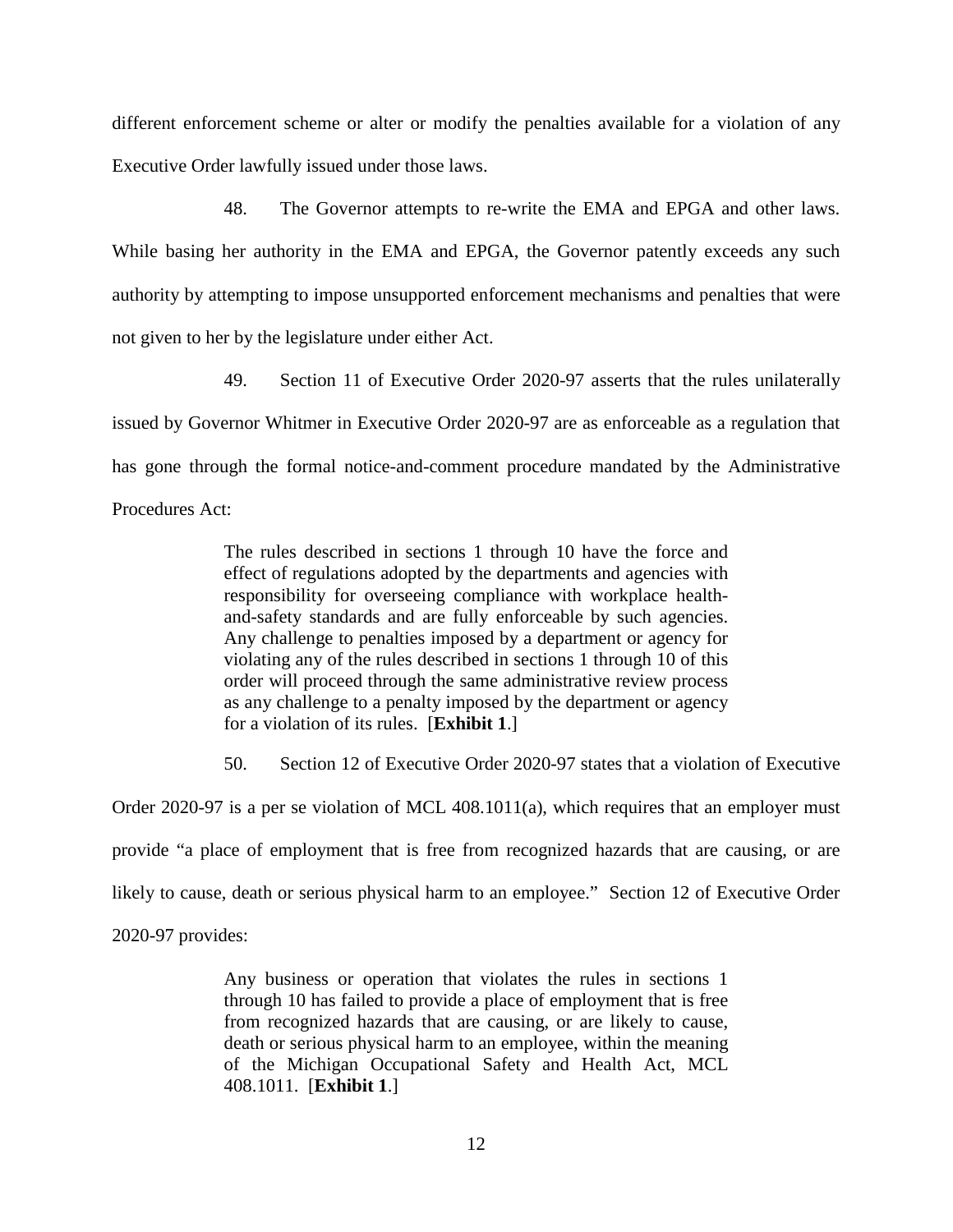51. Governor Whitmer also issued Executive Directive 2020-06. (**Exhibit 3**). In Executive Directive 2020-06, the Governor stated her intent that "businesses must do their part to guarantee that the resumption of activities does not contribute to the virus's spread . . ." (**Exhibit 3**) (emphasis added).

52. Executive Directive 2020-06 directs that "[e]ach department and agency with responsibility for enforcing workplace health-and-safety standards will monitor workplaces for compliance with the rules adopted in Executive Order 2020-91 and, as necessary, bring enforcement actions to ensure compliance." (**Exhibit 3**, § 1).

53. Executive Directive 2020-06 further directs that "[e]ach department and agency with responsibility for enforcing workplace health-and-safety standards will publicly post citations of those employers that fail to follow the rules adopted in Executive Order 2020-91, and will consider establishing a process to remove those public postings for employers that have demonstrated to the department's or agency's satisfaction that they have cured past violations and come into compliance." (**Exhibit 3**, § 4).

54. Executive Order 2020-97's attempt to create enforceable agency rules under statutes other than the EMA and EPGA and to convert a violation of the Executive Order into an automatic violation of MIOSHA has enormous implications—because it is ultra vires, because it would result in the Governor having power to change unilaterally both acts, and because it vastly increases the severity of the offense.

55. Executive Order 2020-97 is predicated upon the Governor's exercise of emergency powers under the EMA and the EPGA. Both the EMA and the EPGA provide that a willful violation of an executive order issued under the Governor's emergency powers is punishable only as a "misdemeanor." MCL 10.33; MCL § 30.405(3). Because neither the EMA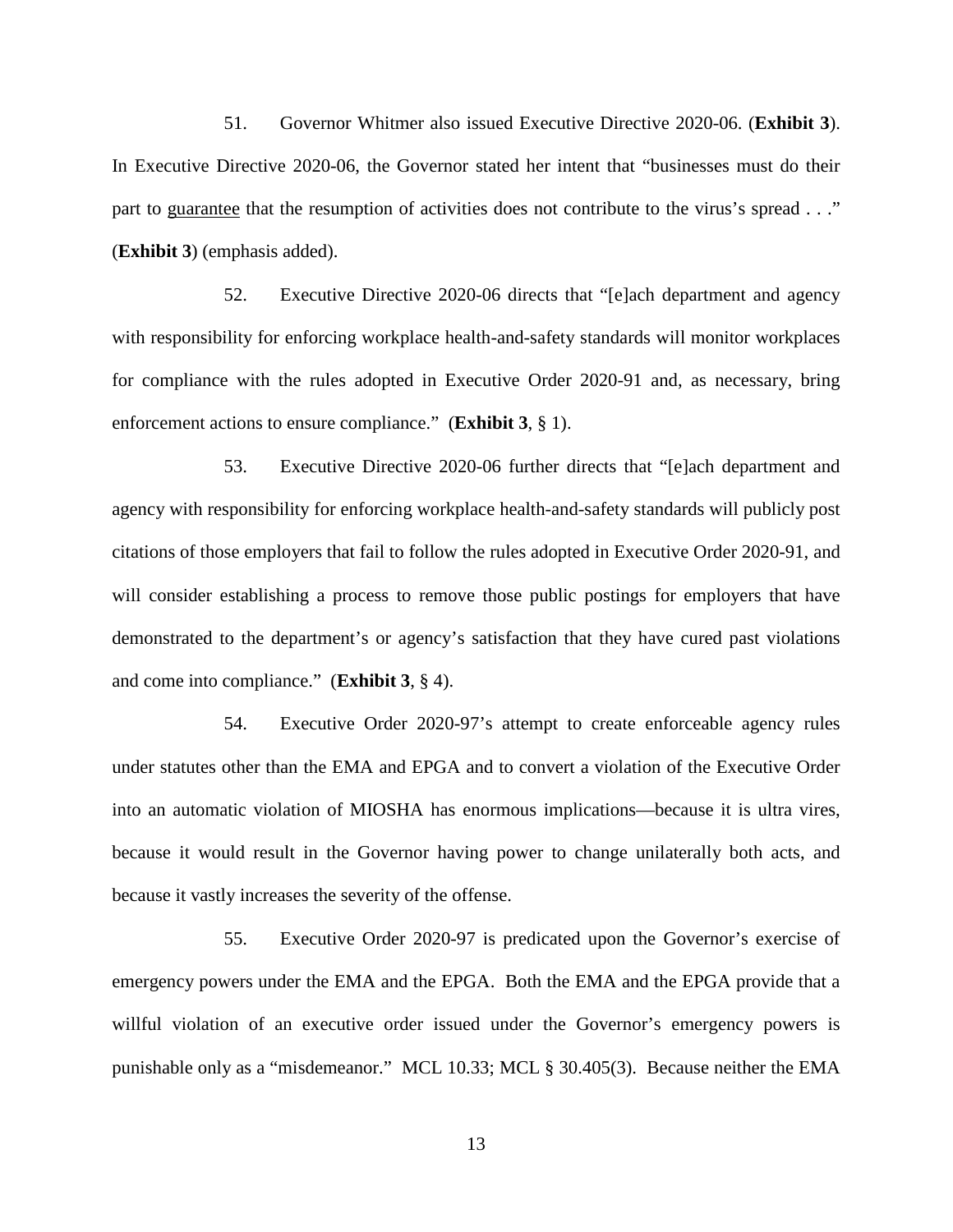nor the EPGA expressly provides for a specific punishment to be imposed for the misdemeanor offenses outlined in the statutes, the maximum penalty under either statute is 90 days' imprisonment and a \$500 fine. MCL 750.504.

56. The penalties available for a violation under MIOSHA, however, are exponentially more severe. An employer who violates MIOSHA may be fined up to \$7,000 per violation per day, and an employer who willfully violates MIOSHA may be fined up to \$70,000 per violation. *See* MCL 408.1035(1)-(4), (6). If an employer willfully violates the act and causes the death of an employee, the employer may be guilty of a felony that is punishable by up to a year in prison and a \$10,000 fine—or, if it is the second conviction under the statute, by up to three years in prison, as well as a \$20,000 fine. *See* MCL 408.1035(5). Further, penalties may be imposed under MIOSHA even if a violation is not willful; as long as the employer commits a "serious" violation of MIOSHA, fines of \$7,000 per violation may be imposed. *See* MCL 408.1035(1).

#### Impact on Plaintiffs

57. Plaintiffs want to take all reasonable steps to ensure the safety of their employees and customers. But the current state of affairs is a legal minefield for wellintentioned businesses. If the Governor is permitted to commandeer MIOSHA enforcement mechanisms, even an inadvertent violation of any one of the laundry list of changing or unclear workplace requirements could result in hefty fines and lengthy terms of imprisonment.

58. The fines are not the only financial impact that Plaintiffs face. A MIOSHA citation has long-term ramifications for business prospects.

59. Construction contractors in Michigan, including ABC's members, must often disclose MIOSHA citations when bidding on a project. Businesses in the construction industry suffered financially from being forced to shutter their doors during the various stay-at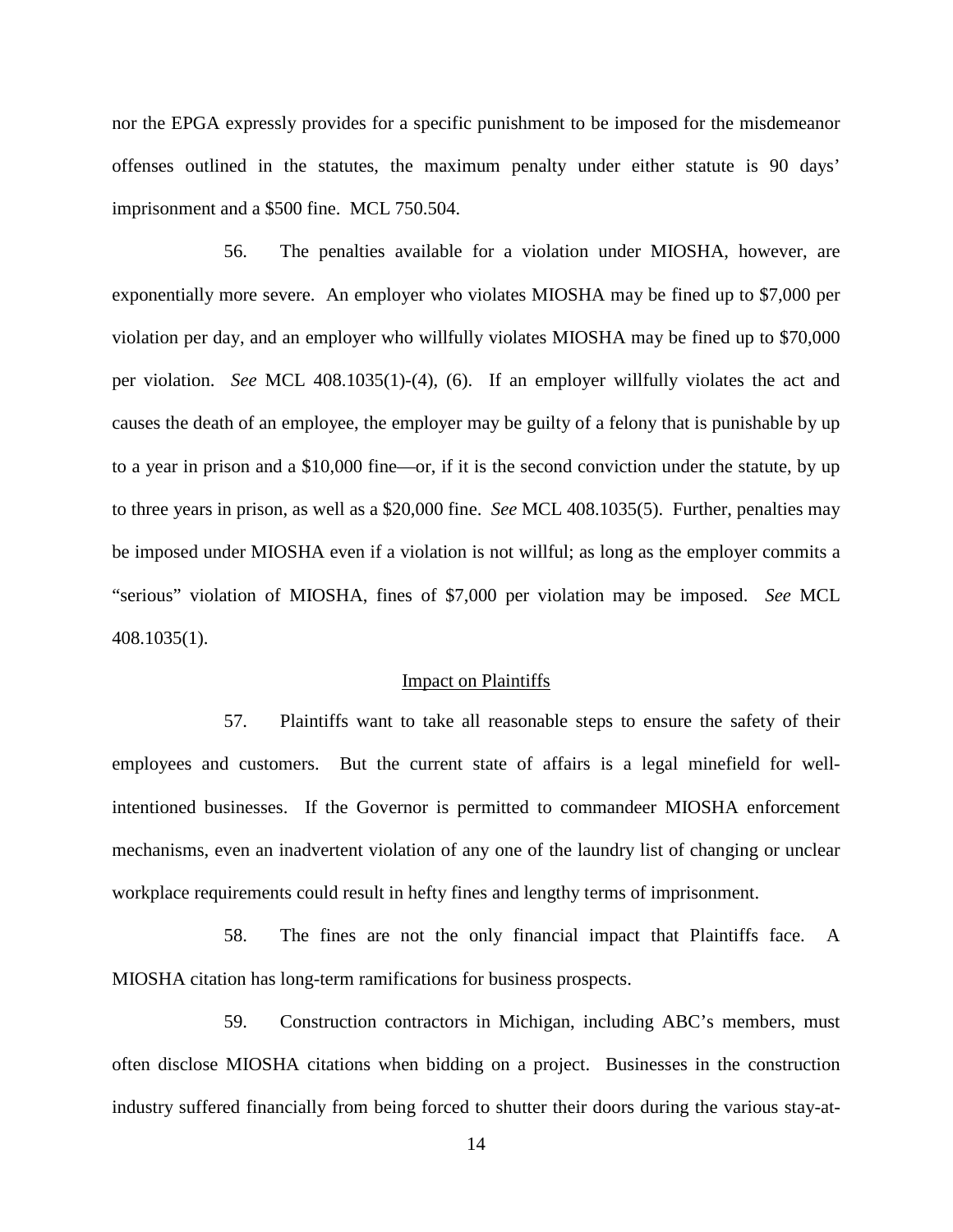home ordered, and just as they are able to pursue much-needed work, to lose opportunities for work would be financially devastating.

60. Likewise, DJ's Landscape's institutional clients may discontinue use of DJ's Landscape's services if DJ's Landscape receives a MIOSHA citation through an inadvertent violation of the Governor's unvetted list of safety requirements.

61. Moreover, the MIOSHA-enforced workplace requirements in Executive Order 2020-97 are not justified, as the Governor's own findings in her executive orders demonstrate.

62. DJ's Landscape has lawfully operated its outdoor business without the workplace requirements of Executive Order 2020-97 for nearly four weeks, since the Governor issued Executive Order 2020-59 on April 24, 2020. Executive Order 2020-59 permitted landscapers to operate with a more limited set of workplace safeguards addressed in paragraph 11 of that order. In that order, the Governor stated that she "[found] it reasonable and necessary to reaffirm the measures set forth in Executive Order 2020-42 [and] amend their scope" to allow landscapers to operate. In the nearly four weeks that have passed since that order took effect, the Governor has acknowledged the curve has flattened and the public health effort to manage the spread of the virus that causes COVID-19 is working. All the while, landscapers have safely operated without Executive Order 2020-91. There can be no emergency that justifies imposing the workplace requirements of Executive Order 2020-97 now, when the Governor found no need for them on April 24, 2020.

63. ABC's members have been lawfully operating since May 7, 2020, under Executive Order 2020-70. That order subjected construction firms to a set of workplace safety measures set forth in paragraph 11 of that order. Those are the measures that the Governor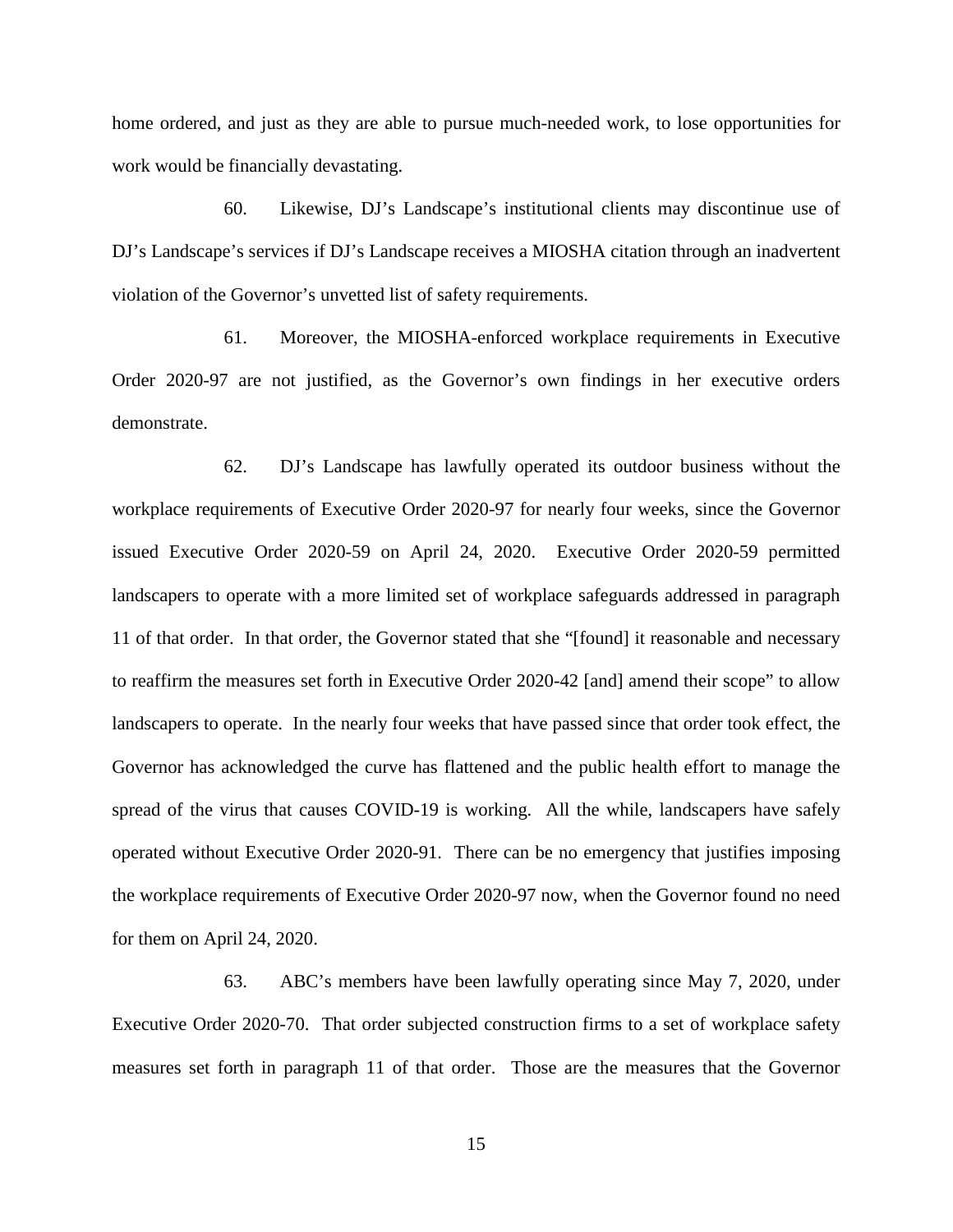considered "reasonable and necessary" for construction firms to operate safely as of May 1, 2020, when Executive Order 2020-70 was issued. They are measures that construction firms promoted and implemented. Weeks later, in spite of the fact that the public health situation has improved and construction firms have complied with the measures required under Executive Order 2020-70, the Governor is now attempting to unilaterally impose a more severe enforcement scheme not authorized by law.

#### **CAUSES OF ACTION**

## **Count I – Declaratory Judgment – Executive Order 2020-97 (Unlawful Exercise of Authority Under State Law)**

- 64. Plaintiffs incorporate all preceding allegations.
- 65. Executive Order 2020-97 is unenforceable as written.

66. To the extent that Executive Order 2020-97 incorporates penalties under MIOSHA or any other regulatory statutes, it imposes penalties in Executive Order 2020-97 in excess of the statutory maximum.

67. The maximum statutory penalty for violation of an executive order issued under either the EMA or the EPGA is a 90-day misdemeanor and a \$500 fine.

68. Section 10.31 of the EPGA provides that "the governor may promulgate reasonable orders, rules, and regulations" during a valid declaration of emergency. MCL 10.31(1). Section 10.33 of the EPGA provides that "[t]he violation of any such orders, rules and regulations made in conformity with this act shall be punishable as a misdemeanor, where such order, rule or regulation states that the violation thereof shall constitute a misdemeanor." MCL 10.33. The EPGA does not set forth any other permissible penalty for a violation of executive orders that are issued under the EPGA.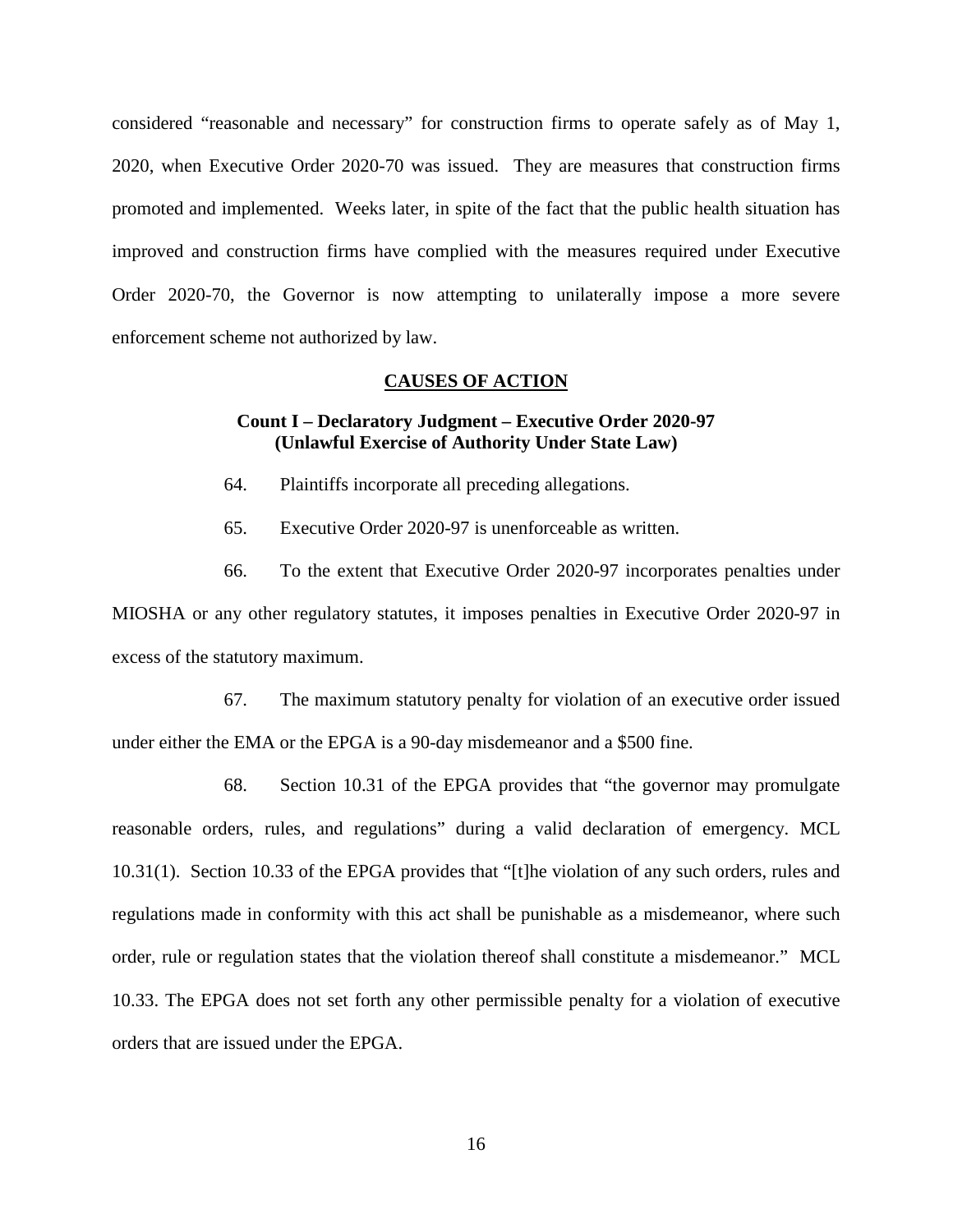69. The EMA operates in the same way. MCL 30.405(1) permits the Governor, among other things, to "suspend" regulatory statutes and rules, and to control movement between quarantined areas. *Id*. Like the EPGA, the EMA specifically states that, "[a] person who willfully disobeys or interferes with the implementation of a rule, order, or directive issued by the governor pursuant to this section is guilty of a misdemeanor." MCL 30.405(3).

70. Because the EMA nor the EPGA expressly provides for a specific punishment to be imposed for the misdemeanor offenses outlined in the statutes, the maximum penalty under either statute is 90 days' imprisonment and a \$500 fine. MCL 750.504.

71. Contrary to both the EMA and the EPGA, Executive Order 2020-97 purports to incorporate penalties under MIOSHA (and any other regulatory framework relevant to workplace health-and-safety standards) that significantly exceed the maximum statutory penalty that is available under the EMA and the EPGA. Section 12 of Executive Order 2020-97 specifically states that a violation of Executive Order 2020-97 is a per se violation of MCL 408.1011(a), which requires that an employer must provide "a place of employment that is free from recognized hazards that are causing, or are likely to cause, death or serious physical harm to an employee." *Id*. A violation of MCL 408.1011(a) can result in a 3-year felony conviction and a \$70,000 fine. *See* MCL 408.1035(1)-(6). The penalties available under MIOSHA are exponentially more severe than the statutory maximum punishment that is permissible under the EMA and the EPGA.

72. Moreover, Executive Order 2020-97 violates the Administrative Procedures Act.

73. Section 11 of Executive Order 2020-97 also asserts that the rules unilaterally issued by Governor Whitmer in Executive Order 2020-97 are enforceable as a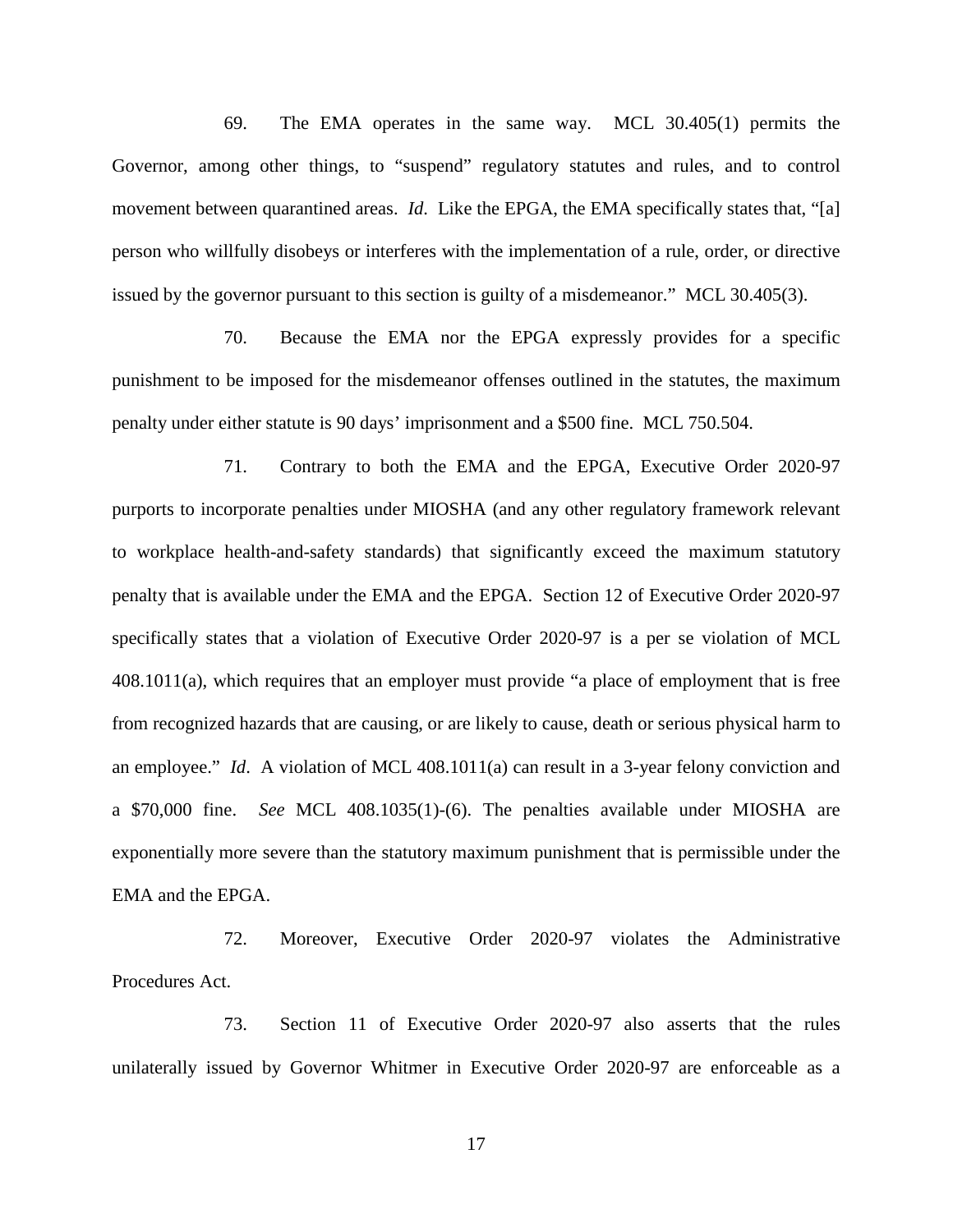regulation that has gone through the formal notice-and-comment procedure mandated by the Michigan Administrative Procedures Act ("APA"), MCL 24.201, *et seq*.

74. That is incorrect. The APA specifies the procedure for promulgating administrative rules. This procedure requires an intricate and formal process of administration rule-making that is initiated by MIOSHA as the agency entrusted with regulation in this space. There is no evidence or contention that MIOSHA was the entity responsible for promulgating the workplace standards found in Executive Order 2020-97 or that Executive Order 2020-97 was vetted through any of the procedures required by the APA.

75. If Executive Order 2020-97 is enforceable at all, it is enforceable only by virtue of the Governor's emergency powers under the EMA and the EPGA. The Governor may not sidestep the APA's process altogether and simultaneously create *ex nihilo* an administrative regulation that is enforceable under the APA. Essentially, the Governor is attempting to cherrypick the most favorable provisions of the different avenues for promulgating and enforcing rules, while circumventing the protections in place to limit the government's power.

|                            | <b>Executive Order</b>            | <b>MIOSHA Enforcement</b>      |
|----------------------------|-----------------------------------|--------------------------------|
| <b>Statutory Authority</b> | <b>EMA</b> and EPGA               | MIOSHA and APA                 |
| <b>Process</b>             | Declaration of state of emergency | APA notice and comment         |
|                            | and issuance of EOs               | procedures                     |
| <b>Maximum Penalty</b>     | Misdemeanor - 90 days'            | Felony - 3 years' imprisonment |
|                            | imprisonment and \$500 fine       | and \$70,000 fine              |
| <b>Burden of Proof</b>     | Beyond a reasonable doubt         | Preponderance of the evidence  |

76. Executive Order 2020-97 is also invalid because it purposes to require agency investigation, inspection, enforcement or adjudication for an alleged violation of EO 2020-97 or EO 2020-96 under the administrative review process, rather than in a court of law. That violates the EMA and the EPGA, which provide that a violation of an executive order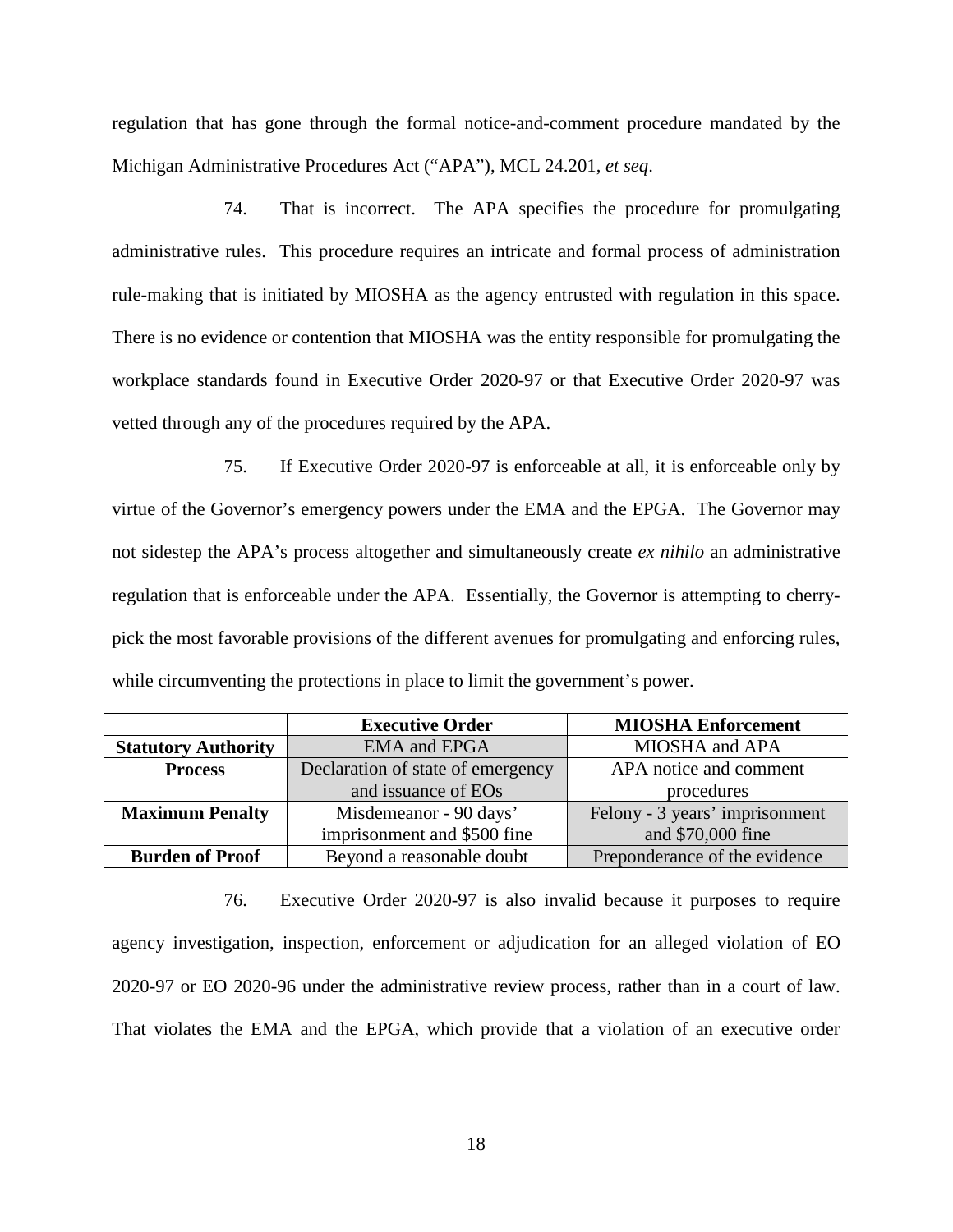issued under an emergency declaration is a misdemeanor offense that must be proved in a court of law, not by an administrative agency.

77. Plaintiffs, as well as ABC's members, have suffered an injury traceable to the Defendants' unlawful actions in issuing and enforcing Executive Order 2020-97 and face the imminent threat of further injury. They must comply with requirements that have not been scrutinized by the Legislature or MIOSHA to determine their necessity, reasonableness, or feasibility. Plaintiffs also face the very real threat of an inadvertent violation of the long list of requirements under Executive Order 2020-97 that could result in excessively severe penalties.

78. Plaintiffs' injury, and the injuries of ABC's members, would be redressed by a declaratory judgment that Executive Order 2020-97 is unenforceable as written.

## **Count II – Declaratory Judgment – Executive Order 2020-96 (Unlawful Exercise of Authority Under State Law)**

79. Plaintiffs incorporate all preceding allegations.

80. Executive Order 2020-96 is unenforceable, as the Governor has exceeded her authority under the EMA and EPGA by continuing to issue executive orders after the Legislature has declined to extend the state of emergency.

81. In Executive Orders 2020-4 and 2020-33, Governor Whitmer proclaimed states of emergency and disaster based on COVID-19 and stated that those proclamations would terminate when the emergency conditions no longer exist "consistent with the legal authorities upon which this declaration is based and any limits on duration imposed by those authorities," including Section 3 of the Emergency Management Act, which limits the Governor's authority to declare disasters or emergencies to 28 days. *See* MCL 30.403(3), (4).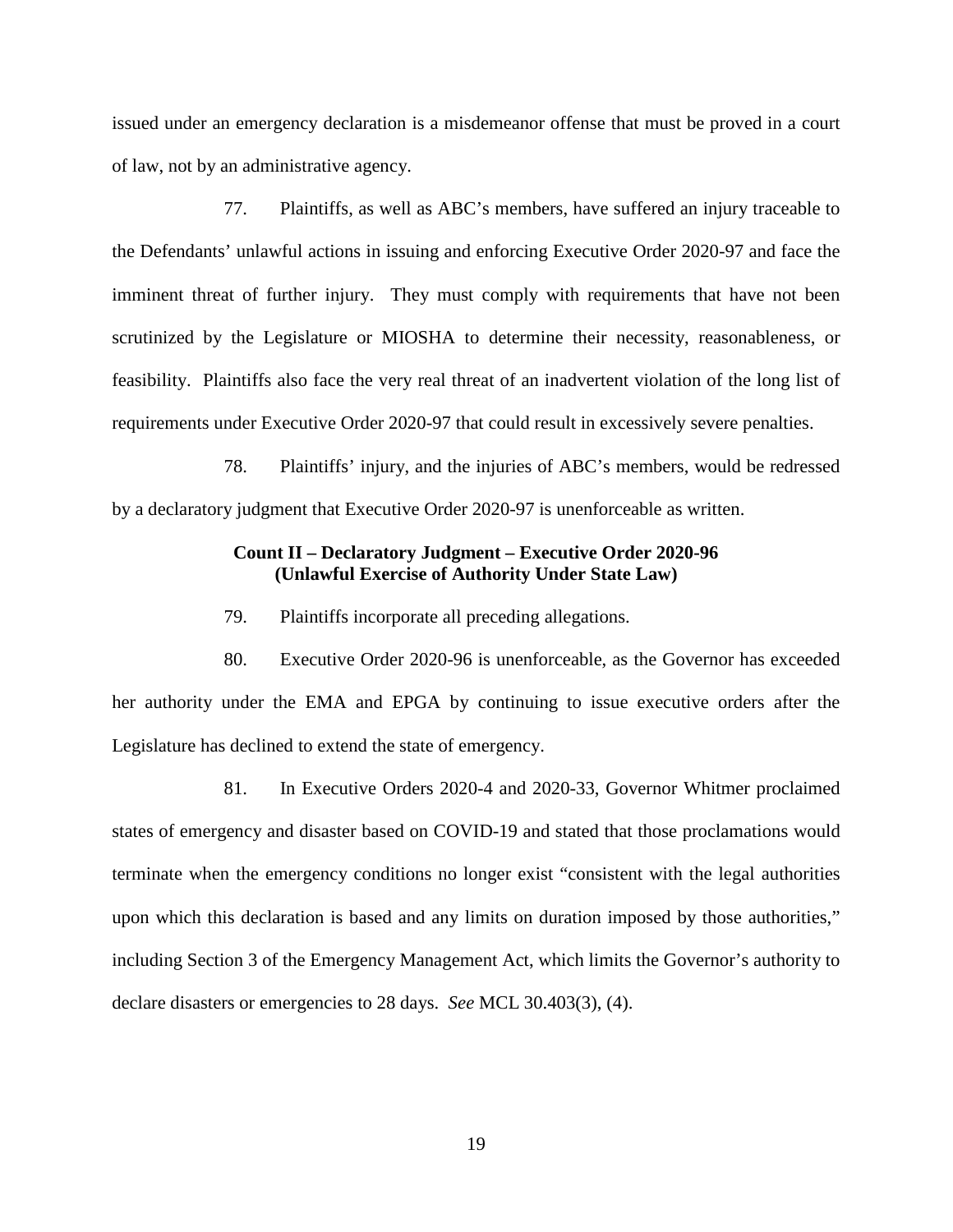82. To support an executive order, both the Emergency Management Act, MCL 30.403, and the Emergency Powers of the Governor Act, MCL 10.31, require the continuation of the previously proclaimed states of emergency or disaster.

83. The Emergency Powers of the Governor Act provides that all orders and rules promulgated by the governor during the state of emergency "shall cease to be in effect upon declaration by the governor that the emergency no longer exists." MCL 10.31(2).

84. The Emergency Management Act provides that a governor's declaration of emergency may last only 28 days, after which "the governor shall issue an executive order or proclamation declaring the state of emergency terminated, unless a request by the governor for an extension of the state of emergency for a specific number of days is approved by resolution of both houses of the legislature." MCL 30.403(4) (emphasis added).

85. In issuing Executive Order 2020-33, Governor Whitmer invoked only a single emergency—the COVID-19 pandemic—as grounds for exercising her powers under the Emergency Management Act and the Emergency Powers of the Governor Act.

86. The Michigan Legislature did not approve Governor Whitmer's request for an extension of the declaration of emergency beyond April 30, 2020. Accordingly, as a matter of law, the state of emergency must be terminated. *See* MCL 30.403. Governor Whitmer terminated the state of emergency and disaster declaration supporting Executive Order 2020-96 on April 30, 2020, by issuing Executive Order 2020-66. (**Exhibit 14**).

87. That declaration terminated and ended any emergency declaration under the Emergency Powers of the Governor Act and all "orders, rules and regulations" promulgated by the Governor based on that emergency "cease to be in effect" and "no longer exist[]." *See* MCL 10.31(2). Any other interpretation of the Emergency Powers of the Governor Act would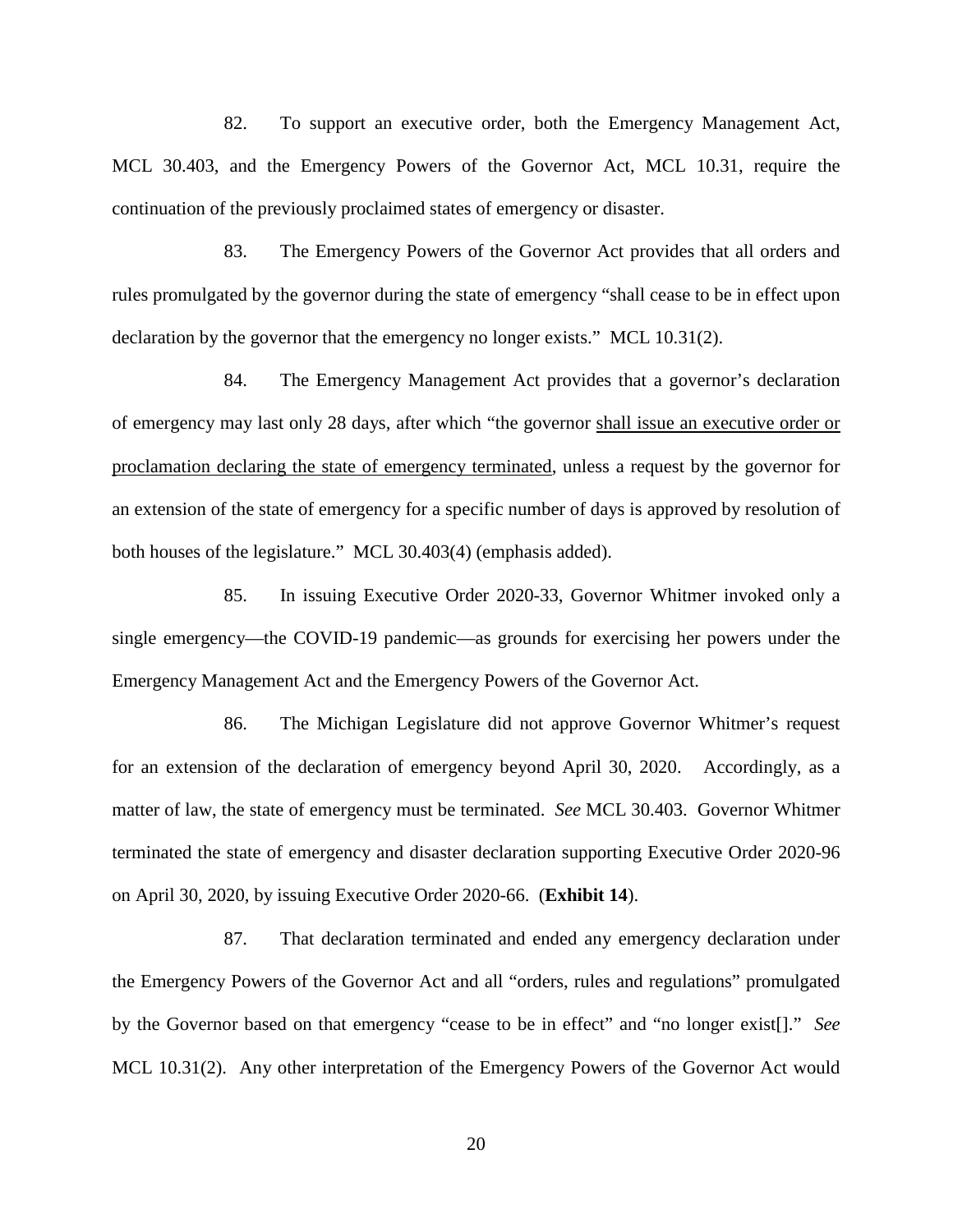not only render the Emergency Management Act entirely superfluous but would also violate the Separation of Powers Clause contained in Michigan's Constitution.

88. Both houses of the Michigan Legislature have declined to approve an extension of emergency or disaster as declared by the Governor beyond April 30, 2020, and the state of emergency has been terminated by the Governor. Accordingly, Executive Order 2020-96 is unenforceable.

89. After terminating the emergency underlying Executive Order 2020-59, Governor Whitmer issued an additional two Executive Orders on April 30, 2020, Executive Orders 2020-67 and 2020-68. (**Exhibits 15 & 16**). Those Orders purport to "continue a statewide emergency and disaster" under the Emergency Powers of the Governor Act and the Emergency Management Act and serve as the basis to support the Governor's position that her executive orders predicated on the terminated state of emergency remain enforceable.

90. The Orders constitute an attempt to "un-terminate" and negate the termination of the state of emergency that the Governor was required to end as a matter of law. They have not legal force or effect, and cannot void the termination of the state of emergency foundational to Executive Order 2020-96. The Governor cannot terminate the emergency as required by law and "un-terminate" it or declare it continued in the same breath without running afoul of the law upon which she relied to support her Executive Orders.

91. There is no new emergency and the Governor's attempts to circumvent state law cannot be sanctioned because they not only violate the Separation of Powers clause in the Michigan Constitution, but would also render the statutory language requiring legislative permission for an extension of a proclaimed state of emergency beyond 28 days superfluous. It is well-settled that statutes should be interpreted to be constitutional if such a construction is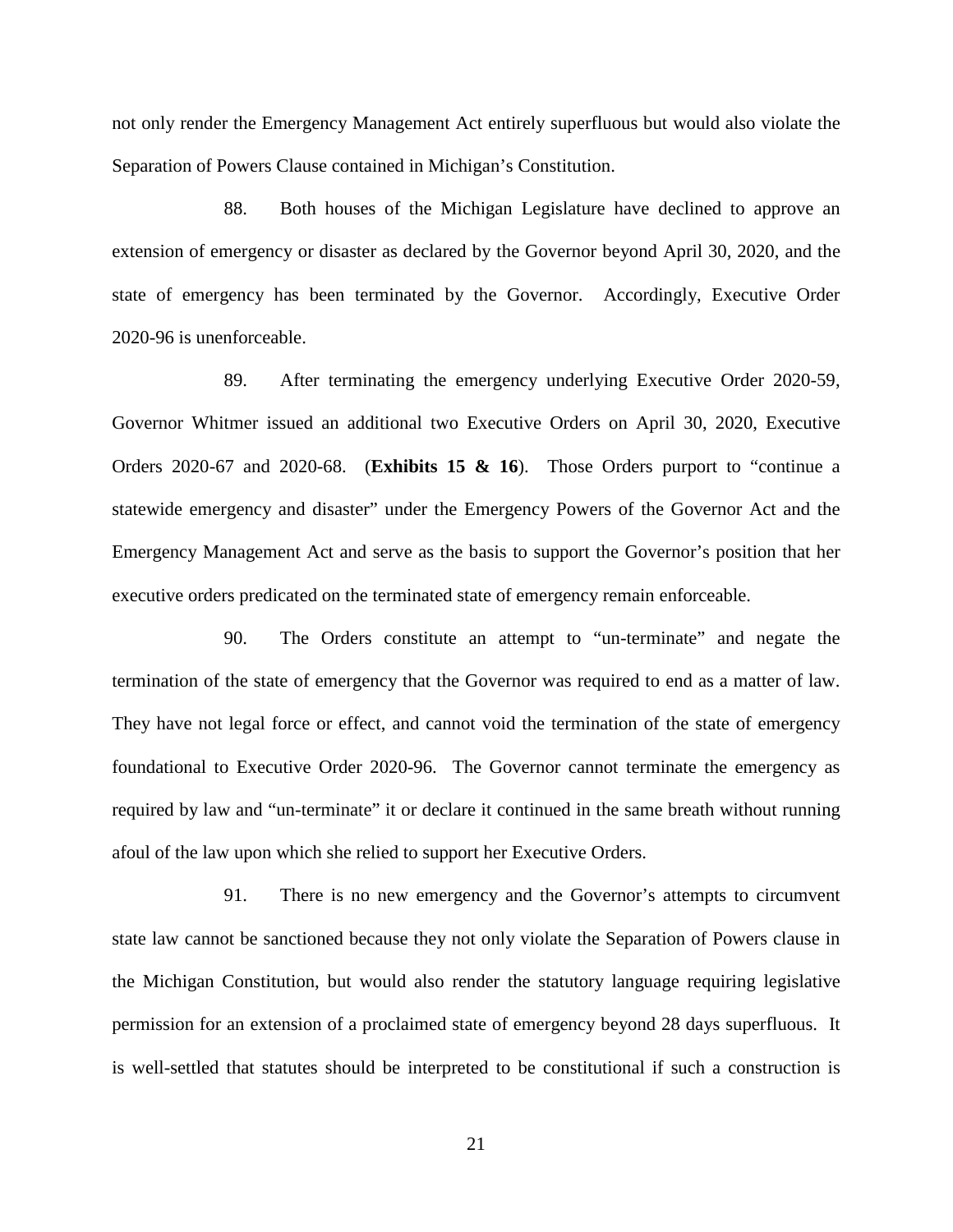permitted by the language and should not be interpreted to read out clear terms and provisions included in the enacted law

92. The Governor cannot unilaterally extend the states of emergency or disaster in contravention of the state laws that she relies on to justify her executive orders, including Executive Order 2020-96. Any contrary interpretation would violate basic principles of separation of powers. It would unlawfully permit the Governor to declare as many emergencies as she wanted, for as long as she wanted, without any legislative checks on the Governor's law-making by emergency executive order.

93. Further, to the extent that MCL 10.31 is the basis of the Governor's emergency declaration, it permits the Governor only to issue "reasonable" orders, rules, and regulations. As applied to Plaintiffs, Executive Order 2020-96 is an unreasonable regulation and is neither necessary nor permitted by MCL 10.31(1).

94. Plaintiffs, as well as ABC's members, have suffered an injury traceable to the Defendants' unlawful actions in issuing and enforcing Executive Order 2020-96 and face the threat of further injury. They face significant burdens in complying with the requirements of Executive Order 2020-96.

95. Even more troublesome is the Governor's warning that Michigan could move backwards in the phases of re-opening at any time if there is any uptick of cases. If Plaintiffs are forced to cease operations entirely, it would be financially ruinous to their businesses.

96. Plaintiffs' injuries, and the injuries of ABC's members, would be redressed by a declaratory judgment that Executive Order 2020-96 is unenforceable because the Governor exceeded her authority under the EMA and the EPGA.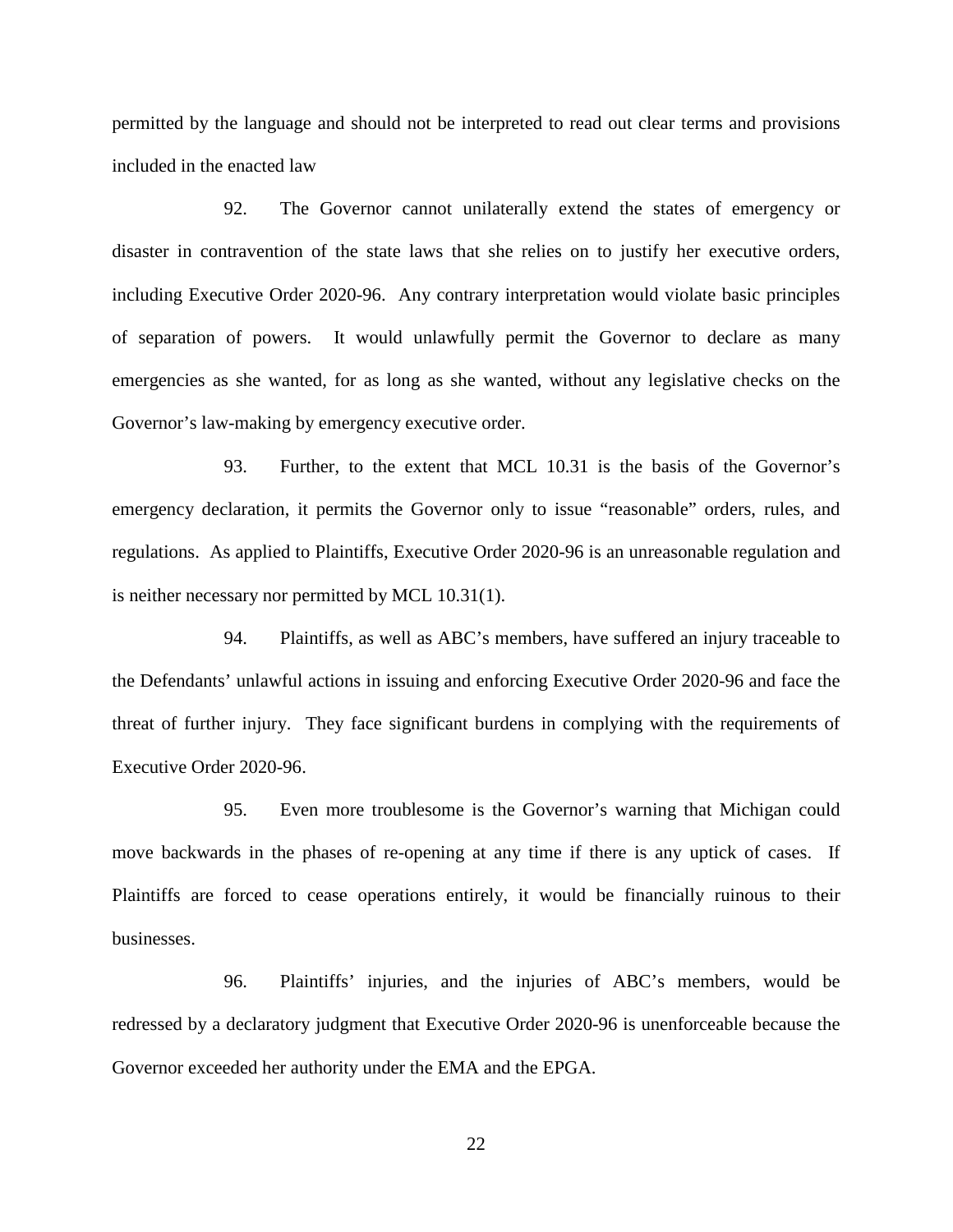97. Plaintiffs have no adequate remedy at law for this continuing unlawful action by the Defendants.

# **Count III – Declaratory Judgment – Executive Order 2020-96 (Violation of Separation of Powers and Non-Delegation Clauses) Michigan Constitution, Art. III, § 2, and Art. IV, § 1**

98. Plaintiffs incorporate all preceding allegations.

99. Executive Order 2020-96 is unconstitutional and unenforceable against the Plaintiffs because it is based on impermissible delegations of legislative authority in violation of the Michigan Constitution.

100. The Separation of Powers Clause in the Michigan Constitution provides that "[t]he powers of government are divided into three branches: legislative, executive, and judicial. No person exercising powers of one branch shall exercise powers properly belonging to another branch except as expressly provided in this constitution." Const 1963, art III, § 2.

101. Article IV, Section 1 of the Michigan Constitution prohibits the delegation of "legislative power." The essential purpose of this prohibition is to "protect the public from misuses of delegated power." *Blue Cross and Blue Shield of Mich. v. Milliken*, 422 Mich. 1, 51 (1985).

102. A delegation of power through legislation cannot be lawful if it permits executive law-making. If a delegation of authority to the executive branch is not sufficiently specific and/or fails to establish prescribed boundaries, or if the executive branch acts beyond specific boundaries in the legislation, the executive's actions will be constitutionally invalid.

103. Executive Order 2020-96 is unlawful and unenforceable because the Emergency Powers of the Governor Act, MCL 10.31, violates the Separation of Powers and the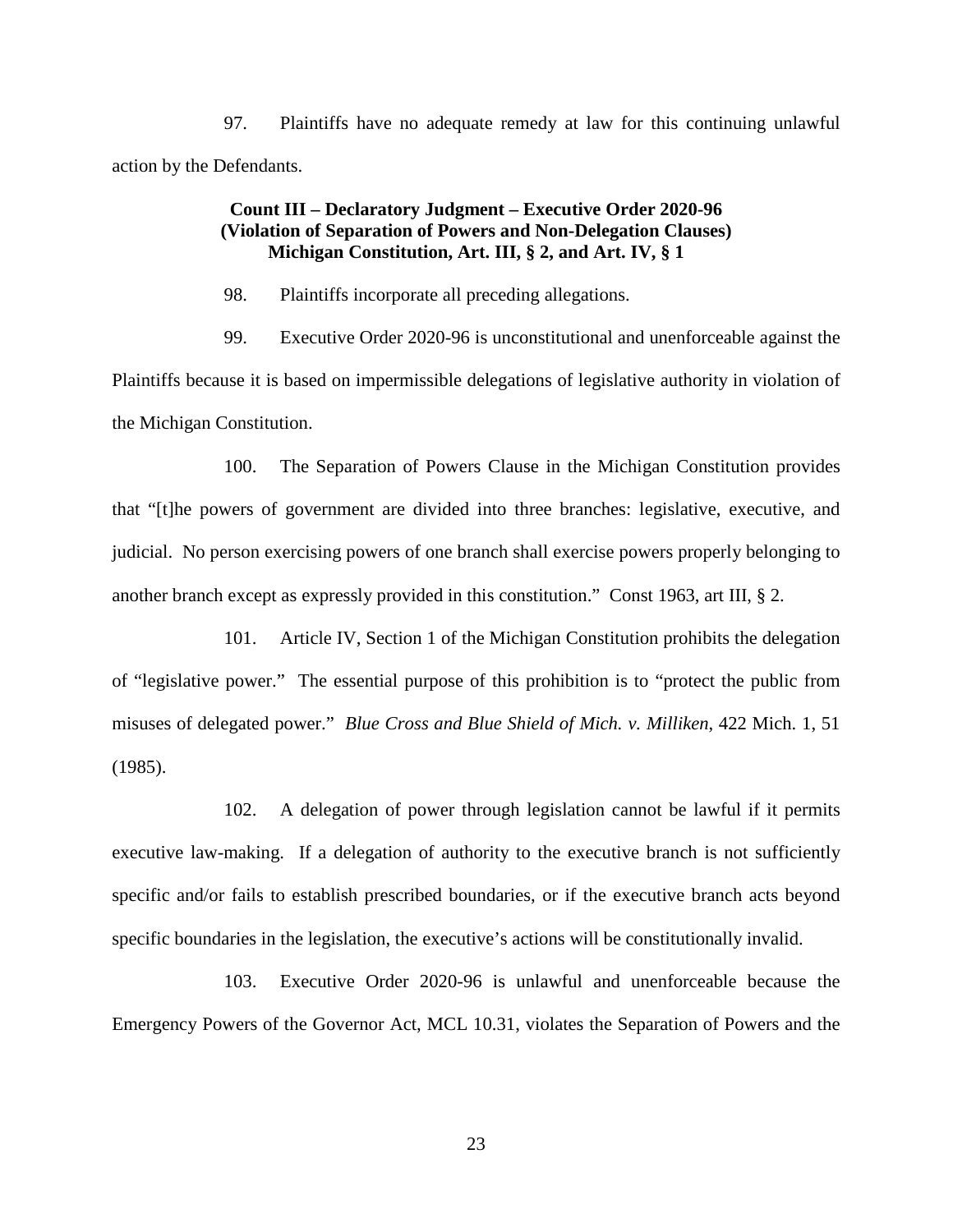non-delegation clauses to the extent that it is interpreted as a delegation to the Governor of total legislative power during a proclaimed emergency for an indefinite period of time.

104. The Emergency Powers of the Governor Act provides no standards to guide or allow a proper delegation of legislative authority to the executive branch. This delegation of authority is completely open-ended; it permits unbridled "law making" by the Governor. The statute has no temporal, durational, substantive, or legislative checks. It gives the Governor carte blanche to regulate and restrict all manner of economic activity, all human interactions, and all movement within the state. Accordingly, Executive Order 2020-96 and other executive actions predicated on this Act are not enforceable.

105. In the event that the Emergency Powers of the Governor Act does not facially violate the Separation of Powers and non-delegation clauses, Executive Order 2020-96 is unlawful and unenforceable because Governor Whitmer has applied any authority granted to her under the Emergency Powers of the Governor Act arbitrarily, unreasonably, and in violation of the Separation of Powers Clause. The Governor has also failed to comport with the terms of the Act.

106. Governor Whitmer explained in an interview on April 27, 2020 her view that "[w]e have to look at this [permitting Michigan businesses to resume operations] as a dial not a switch, not on and off—but as a dial we can increase or decrease if necessary." Deciding how, when, and what economic activity will be permitted and which Michigan citizens may engage in their rights to earn a living over a lengthy period of time is a legislative function, not an executive one.

107. Executive Order 2020-96 is also unlawful and unenforceable because the Emergency Management Act, MCL 30.403, violates the Separation of Powers and the non-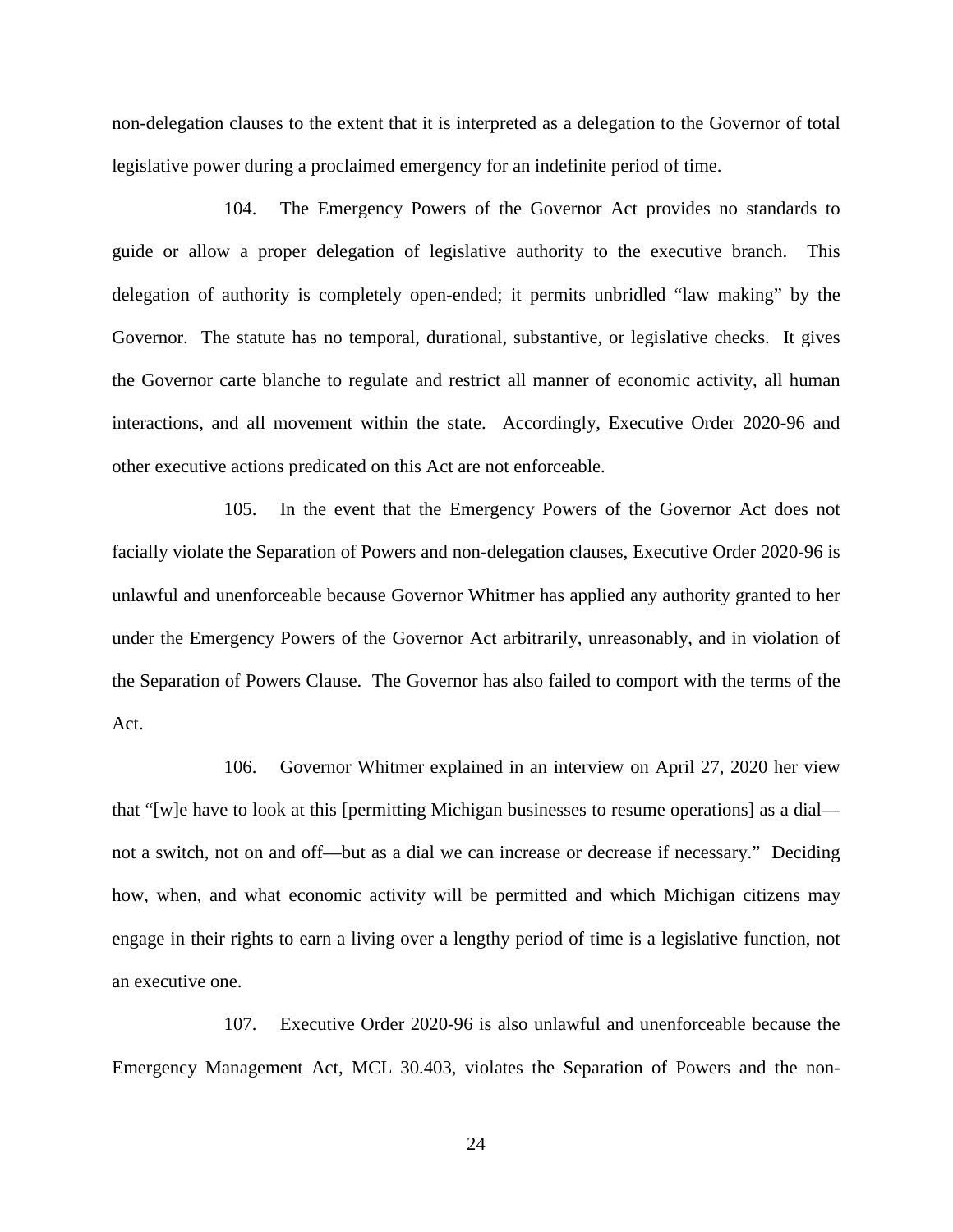delegation clauses by giving the Governor total legislative power during a unilaterallydetermined emergency for up to 28 days and thereafter with legislative approval.

108. The Emergency Management Act provides no standards to guide or allow a proper delegation of legislative authority to the executive branch; it permits unbridled "law making" by the Governor. This delegation of authority is completely unconstrained. It provides only a temporal check in requiring the Governor to terminate any declared emergency or disaster after 28 days unless both houses of the Michigan Legislature agree to extend the state of emergency or disaster. *See* MCL 30.403(3) & (4).

109. Even if the Emergency Management Act does not facially violate the Separation of Powers and non-delegation clauses, Executive Order 2020-96 is also unlawful and unenforceable because Governor Whitmer has applied any authority granted to her under the Emergency Management Act arbitrarily, unreasonably, and in violation of the Separation of Power clause. The Governor has also failed to comport with the terms of the Act.

110. Plaintiffs, as well as ABC's members, have suffered an injury traceable to the Defendants' unlawful actions in issuing and enforcing Executive Order 2020-96 and face the threat of further injury. They face significant burdens in complying with the requirements of Executive Order 2020-96.

111. Even more troublesome is the Governor's warning that Michigan could move backwards in the phases of re-opening at any time if there is any uptick of cases. If Plaintiffs are forced to cease operations entirely, it would be financially ruinous to their businesses.

112. Plaintiffs' injury, and the injuries of ABC's members, would be redressed by a declaratory judgment that Executive Order 2020-96 is unenforceable because it is based on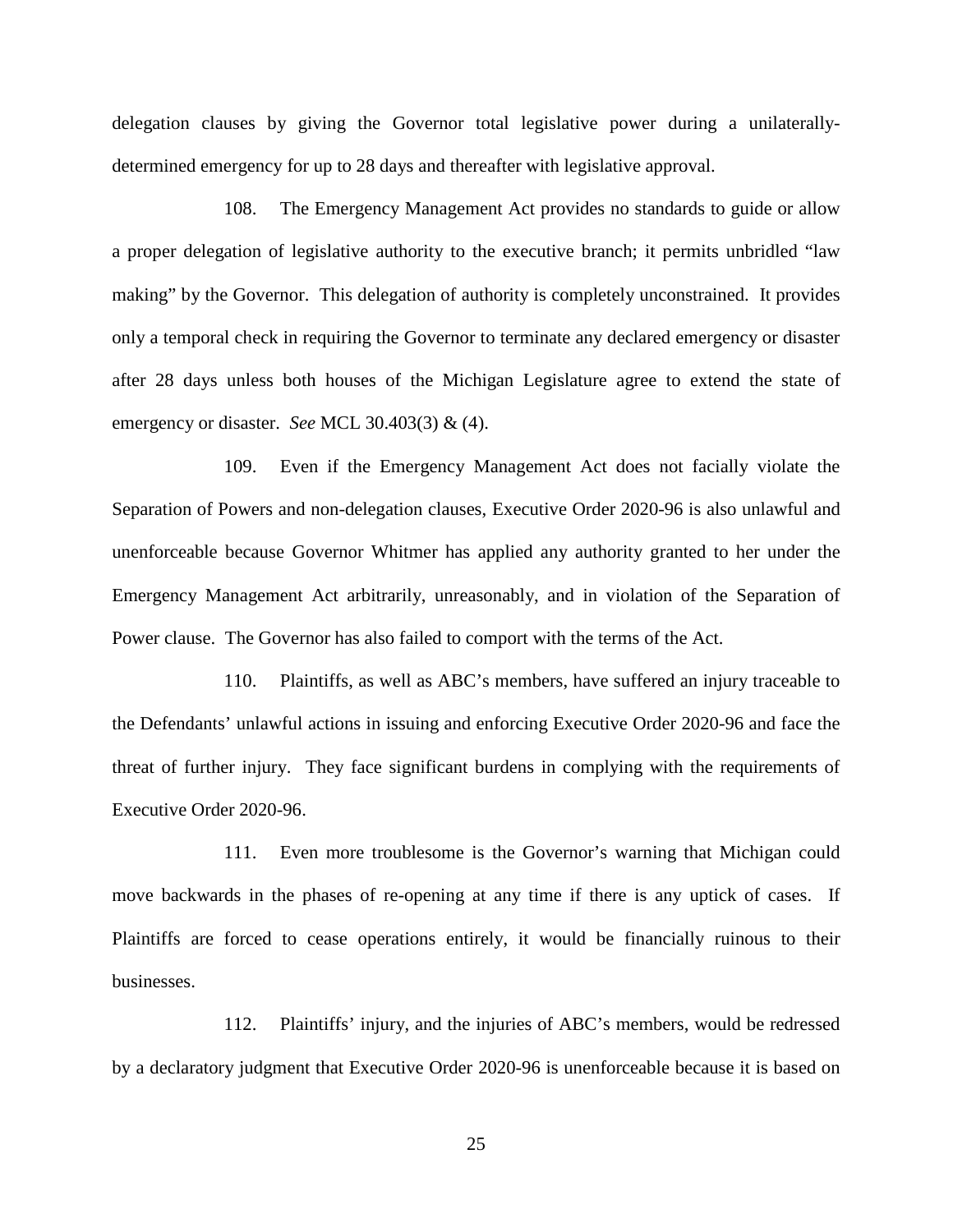impermissible delegations of legislative authority in violation of the Separation of Powers clause and the non-delegation doctrines under the Michigan Constitution.

113. Plaintiffs have no adequate remedy at law for this continuing unlawful action by the Defendants.

# **Count IV – Violation of Due Process – Void for Vagueness U.S. Constitution, Amendment XIV and 42 U.S.C. § 1983; Michigan Constitution, Article I, § 17**

114. Plaintiff incorporates all preceding allegations.

115. Governor Whitmer's MI Safe Start Plan also warns that at any time, "it is also possible to move backwards"—and reenter earlier phases of the emergency—"if risk increases and if we stop adhering to safe practices."

116. To the extent that the Governor re-imposes the executive orders that barred Plaintiffs' operations in whole or in part, those executive orders are void for vagueness.

117. A basic principle of due process is that an enactment is void for vagueness if its prohibitions are not clearly defined. Executive Orders 2020-59 and 2020-70 are unconstitutionally vague because they inappropriately chill protected conduct and invite selective enforcement.

118. The Orders do not give the Plaintiffs, or any other person of ordinary intelligence, a reasonable opportunity to know what is prohibited and to be able to act in accordance with the directives. The executive orders define critical infrastructure workers as those "who are necessary to sustain or protect life," which "include *some* workers in each of" a number of business sectors. § 4(a), § 8 (emphasis added). Both facets of the definition are unclear.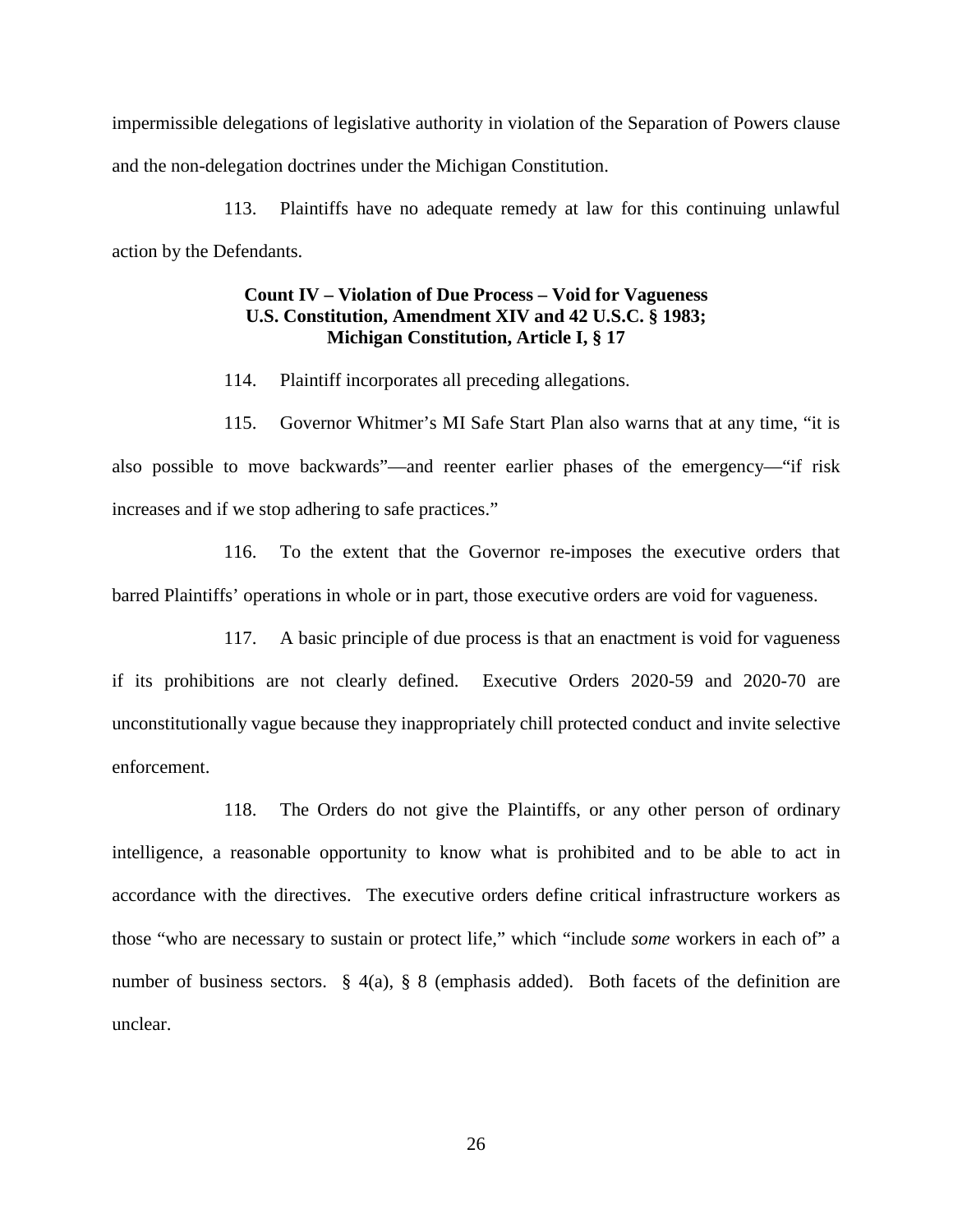119. The Orders do not provide any explicit standards for determining whether particular operations are or are not engaged in critical infrastructure activity. The Orders do not clarify why certain industries were declared to be critical infrastructure and others were not; instead, they simply reference a superseded list provided by CISA, reject the updated version of the CISA guidance, and add a handful of other workers deemed critical, such as insurance industry workers, labor union officials, and landscapers. The rationale for these decisions is entirely opaque. Nowhere do the Orders explain the reason for their differentiation between certain industries, explain why they continue to rely on superseded CISA guidance, or explain the standards to be applied by law enforcement officials when determining whether particular business operations fall within particular categories.

120. The office of Michigan's Attorney General has acknowledged that the standards adopted in the Orders are "difficult . . . to really wrap your arms around." The Attorney General's office has also indicated that it has attempted to clarify the meaning of the order with the Governor's office on an ad hoc basis. Neither the Governor nor the Attorney General has outlined the criteria under which those ad hoc determinations are evaluated.

121. The plain language of the Orders and the incorporated March 19 CISA guidance can be reasonably interpreted to permit the Plaintiffs to continue their operations. Yet, the FAQs related to the Orders purported to prohibit Plaintiffs' in-person operations.

122. The definition of critical infrastructure workers is confusing for the law enforcement personnel tasked with enforcing the executive order. Law enforcement agencies have been given no explicit standards to aid in their determinations of whether businesses are operating in accordance with the Orders, which invites arbitrary and discriminatory enforcement.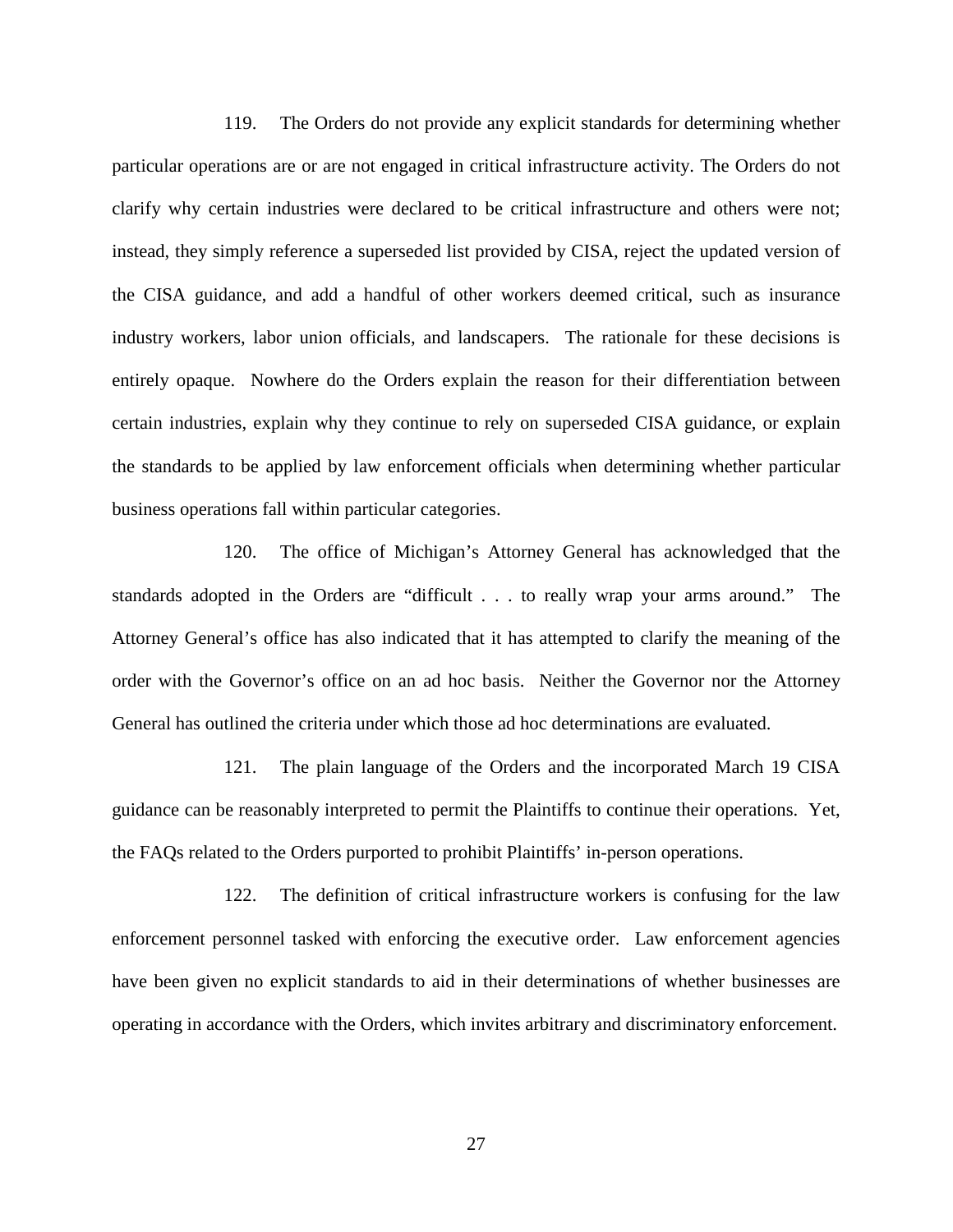123. The continually changing FAQs found on the Governor's website do not help. The meaning of the executive order turns on its plain language, not on extra-textual or after-the-fact statements, particularly when those statements change almost daily. The FAQs cannot alter, overcome, or conflict with the plain language in the Orders.

124. Further, the FAQs have morphed over time in ways that cannot be reconciled with the plain text of the Orders.

125. While Defendants have voluntarily ceased their prior actions in issuing and enforcing executive orders barring Plaintiffs' in-person operations, Defendants have indicated that at any time they could return to the earlier phases of emergency in which Plaintiffs' in-person operations would be barred.

126. The Orders are impermissibly and unconstitutionally vague as applied to the Plaintiffs and ABC's members.

## **Count V – Violation of Due Process – Procedural Due Process U.S. Constitution, Amendment XIV and 42 U.S.C. § 1983; Michigan Constitution, Article I, § 17**

127. Plaintiff incorporates all preceding allegations.

128. The mismatch between the authority to issue Executive Order 2020-97 and the threatened penalties violate Plaintiffs' procedural due process rights.

129. Even in a pandemic, the Plaintiffs are entitled to the basic protections of due process. *See Friends of DeVito v. Wolf*, \_\_\_ A.3d \_\_\_, 2020 WL 1847100, at \*19-21 (Pa. Apr. 13, 2020). "The imperative necessity for safeguarding these rights to procedural due process under the gravest of emergencies has existed throughout our constitutional history, for it is then, under the pressing exigencies of crisis, that there is the greatest temptation to dispense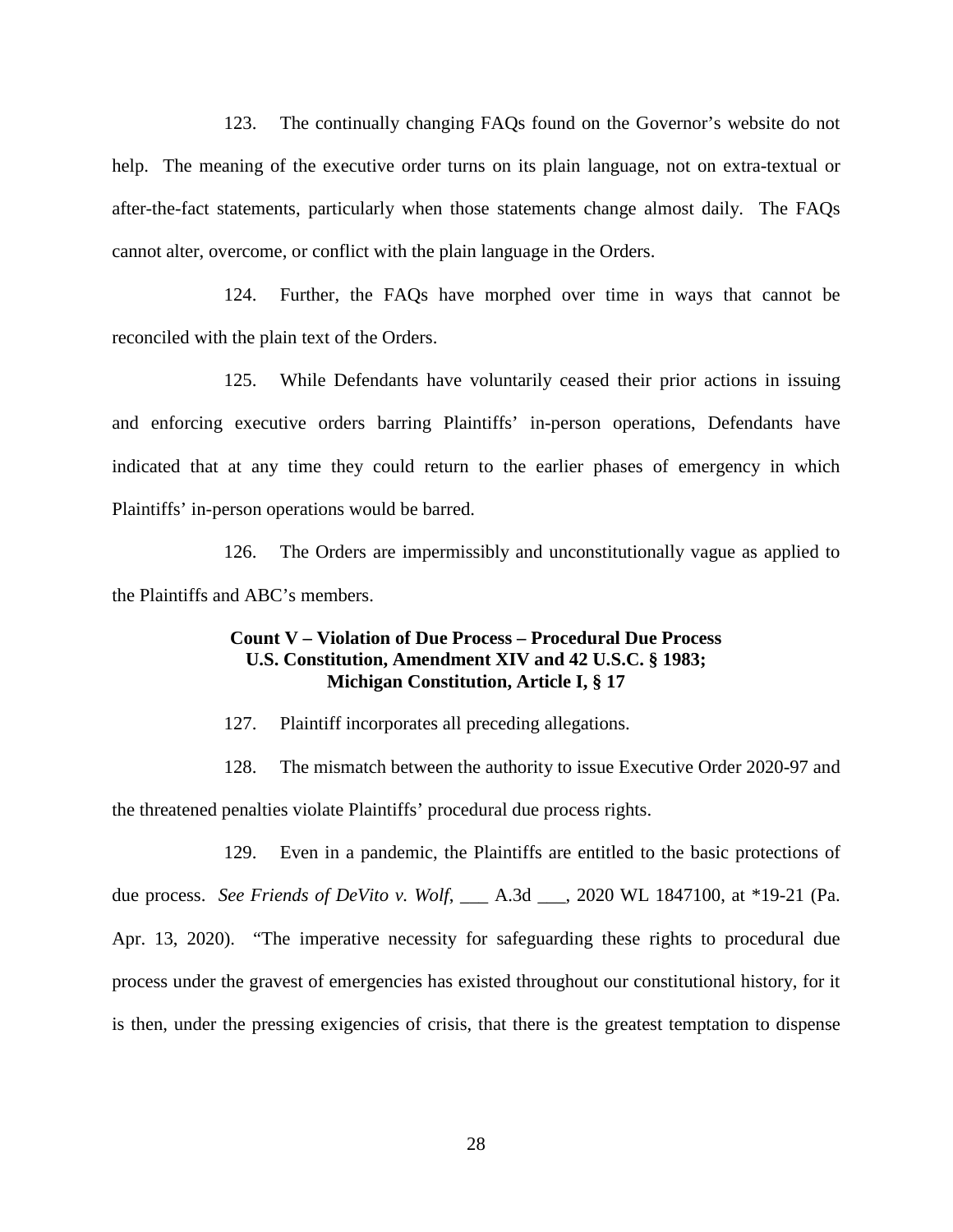with fundamental constitutional guarantees which, it is feared, will inhibit governmental action." *Id*. at \*19-20 (quoting *Kennedy v. Mendoza-Martinez*, 372 U.S. 144, 164–65 (1963)).

130. The formal notice-and-comment procedure mandated by the Michigan Administrative Procedures Act ("APA"), MCL 24.201, *et seq*., is in place to ensure that Michigan's citizens have their voices heard in the creation of agency regulation.

131. By imposing an agency regulation with the related heightened penalties through the issuance of an executive order, the Governor deprived Plaintiffs of the opportunity to weigh in on the necessity, reasonableness, and feasibility of the workplace requirements that were immediately imposed.

132. Plaintiffs, as well as ABC's members, have suffered an injury traceable to the Defendants' unlawful actions in that Plaintiffs are forced to comply with strict and unvetted standards without the opportunity to be heard in connection with that imposition. Moreover, Plaintiffs face the threat of prosecution if they are found to have even inadvertently violated the standards set forth in Executive Order 2020-97.

133. Plaintiffs' injury, and the injuries of ABC's members, would be redressed by the requested relief.

## **Count VI – Violation of Due Process – Substantive Due Process U.S. Constitution, Amendment XIV and 42 U.S.C. § 1983; Michigan Constitution, Article I, § 17**

134. Plaintiff incorporates all preceding allegations.

135. To the extent that Executive Order 2020-96 is interpreted to bar some aspect of the Plaintiffs' business operations, Executive Order 2020-96 violates the Plaintiffs' substantive due process rights.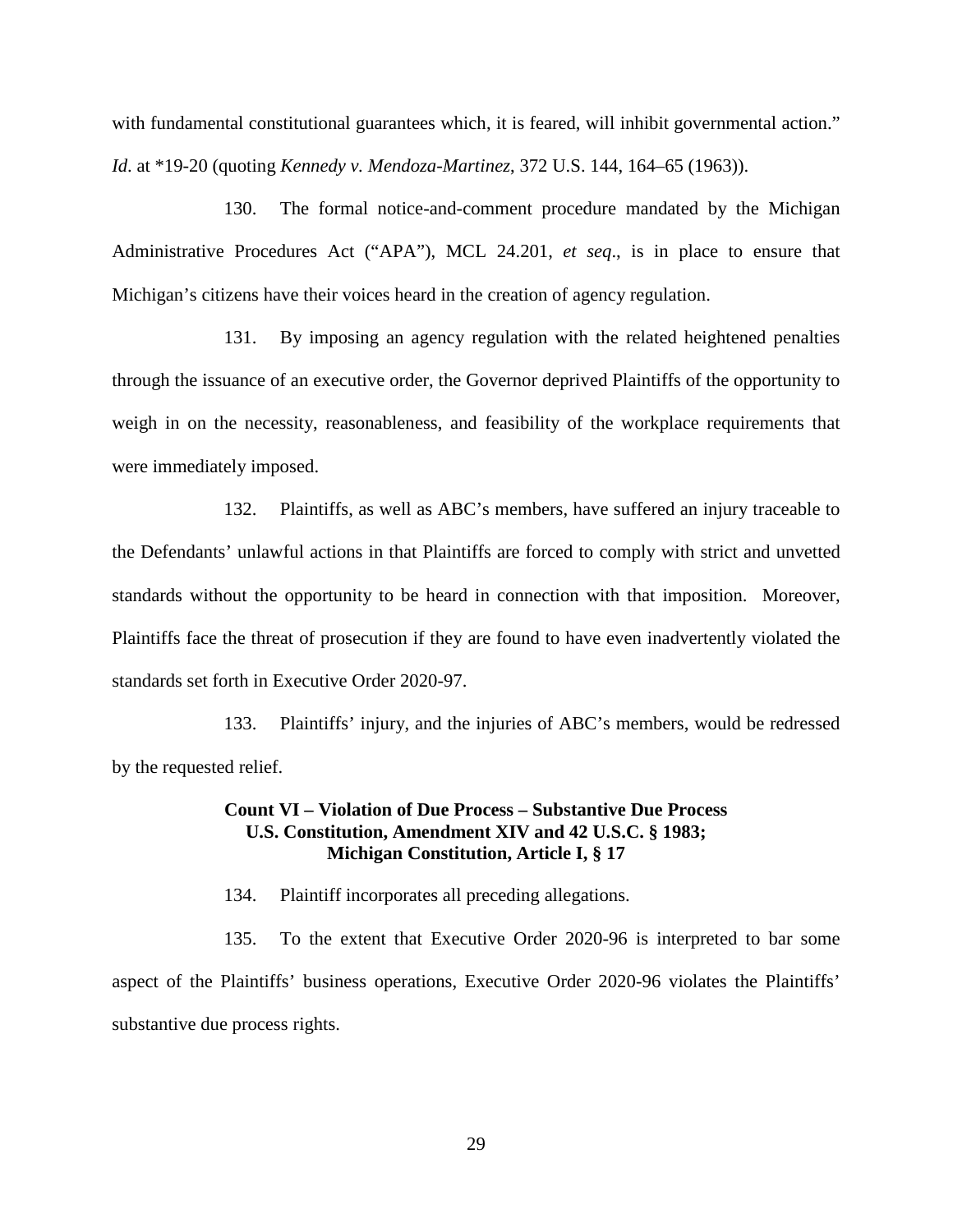136. Two fundamental rights are implicated by Executive Order 2020-96—the right to intrastate travel and the right to practice one's chosen profession. Enactments that directly curtail these fundamental rights are subject to strict scrutiny.

137. To satisfy strict scrutiny, the government must prove that the infringement of the Plaintiffs' rights is narrowly tailored to serve a compelling state interest.

138. While the government can likely show that protection of public health in the face of a global pandemic is an important state interest, the facts do not support a finding that this interest is compelling after the curve has flattened, and the government has made no attempt to narrowly tailor Executive Order 2020-96 to serve that interest.

139. Executive Order 2020-96 specifically advises that it "must be construed broadly." And while the executive order's stated purpose is to limit person-to-person contact, there has been no demonstration of why the government must impose additional restrictions on Plaintiffs' operations beyond those that were imposed in earlier stay-at-home orders. When the Governor allowed Plaintiffs to resume some level of in-person business activities in successive stay-at-home orders, she did not find it necessary to impose the requirements imposed by Executive Orders 2020-96 and 2020-97, and she has provided no rationale for why the requirements are necessary now when the curve has flattened.

140. Quarantine orders ordinarily require some degree of individualized analysis indicating that the particular individuals and operations quarantined pose an immediate and direct threat of contributing to the spread of an epidemic. The state has performed no analysis of whether the Plaintiffs' operations pose any particular or unique threat of contributing to the spread of COVID-19, nor has there been any analysis of whether Plaintiffs' operations are likely to contribute to the spread of the disease. Without some level of individualized assessment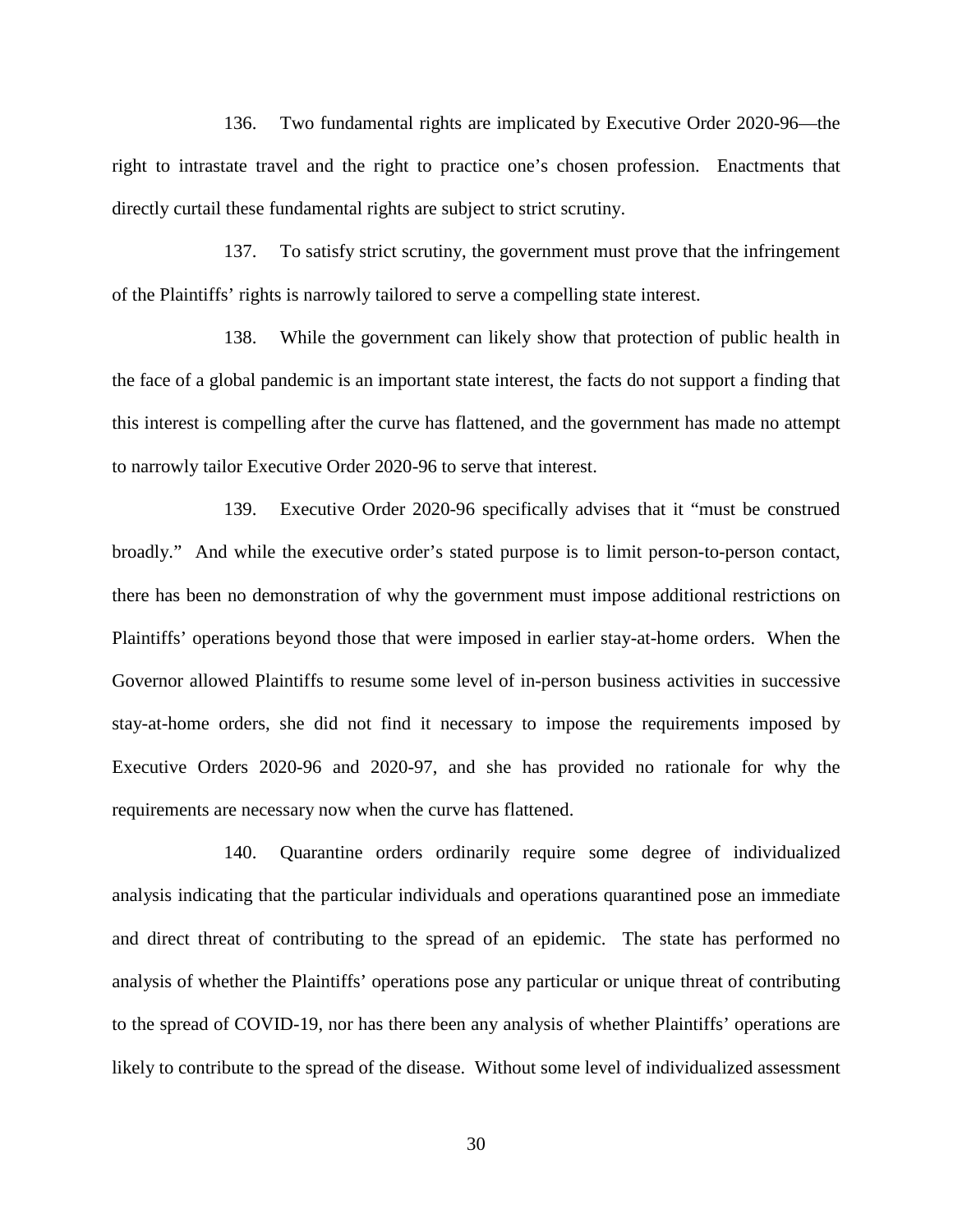that determines that Plaintiffs or their operations constitute a threat vector for COVID-19, the government cannot demonstrate that prohibiting their operations is narrowly tailored to achieve its public-health goals.

141. Plaintiffs, as well as ABC's members, have suffered an injury traceable to the Defendants' unlawful actions in that Plaintiffs are forced to operate at less than full capacity and under the severe restrictions imposed by Executive Orders 2020-96 and 2020-97.

142. Plaintiffs' injury, and the injuries of ABC's members, would be redressed by the requested relief.

# **Count VII – Violation of the Commerce Clause U.S. Constitution, Art. I, § 8, cl. 3 and 42 U.S.C. § 1983**

143. Plaintiff incorporates all preceding allegations.

144. To the extent that Executive Order 2020-96 is interpreted to bar any aspect of the Plaintiffs' operations, Executive Order 2020-96 violates the Commerce Clause of the United States Constitution.

145. Because the Commerce Clause reserves to Congress the power to regulate interstate and foreign commerce, individual states may not unduly regulate commerce.

146. The Plaintiffs' provision of goods and services impact the flow of interstate commerce, such that a regulation of the Plaintiffs' commercial activities is a regulation that impacts interstate commerce.

147. Executive Order 2020-96 unduly burdens interstate commerce in a manner that is excessive in relation to the alleged benefits of the executive order. Executive Order 2020-96 imposes enormous burdens on the Plaintiffs' provision of goods and services by prohibiting the Plaintiffs from fully engaging in their business operations.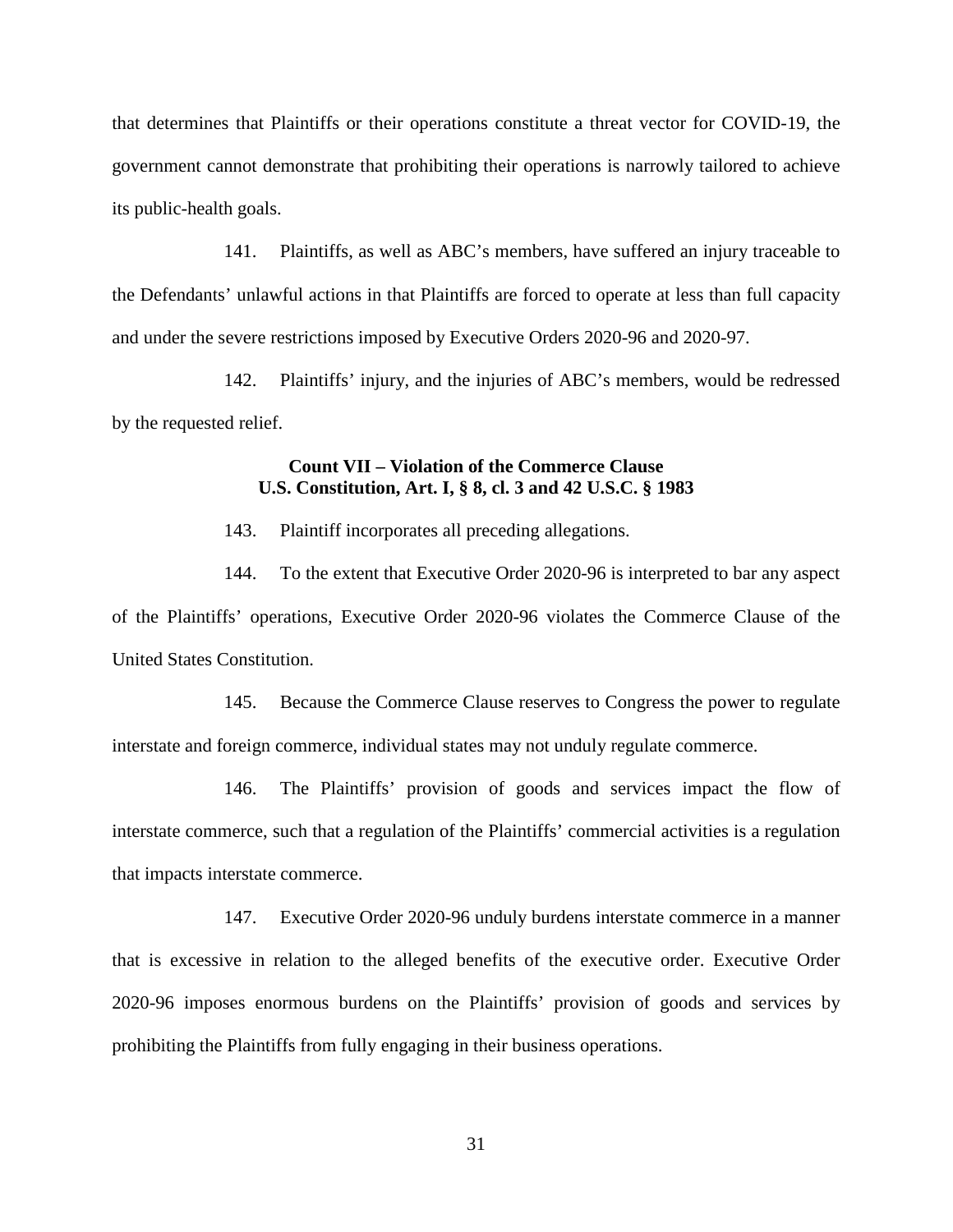148. The burden of this substantial regulation dwarfs its alleged benefits. Michigan's stated public-health goals are not advanced by prohibiting any portion the Plaintiff's operations because the Plaintiffs can conduct their operations in a manner that complies with Executive Order 2020-96's stated goals of eliminating person-to-person contact.

149. As applied to the Plaintiffs, Executive Order 2020-96 is therefore an undue burden upon interstate commerce in violation of the Commerce Clause.

150. Plaintiffs and ABC's members have suffered an injury traceable to the Defendants' unlawful actions in that Plaintiffs are forced to operate at less than full capacity and under the severe restrictions imposed by Executive Orders 2020-96 and 2020-97.

151. Plaintiffs' injury, and the injuries of ABC's members, would be redressed by the requested relief.

## **PRAYER FOR RELIEF**

For the foregoing reasons, the Plaintiffs respectfully request that the Court enter a judgment against the Defendants and award Plaintiffs the following relief:

- a. A declaratory judgment that Executive Order 2020-97 is invalid because it (1) authorizes, permits, or incorporates investigator and enforcement mechanisms or penalties for violations of Executive Order 2020-97 or Executive Order 2020-96 beyond the provisions expressly set forth by the Legislature in the EPGA and the EMA, and (2) requires agency investigation, inspection, enforcement, or adjudication for an alleged violation of Executive Order 2020-97 or Executive Order 2020-96 under the administrative review process rather than in a court of law;
- b. A declaratory judgment that Executive Order 2020-96 is unenforceable as exceeding the Governor's statutory authority under state law;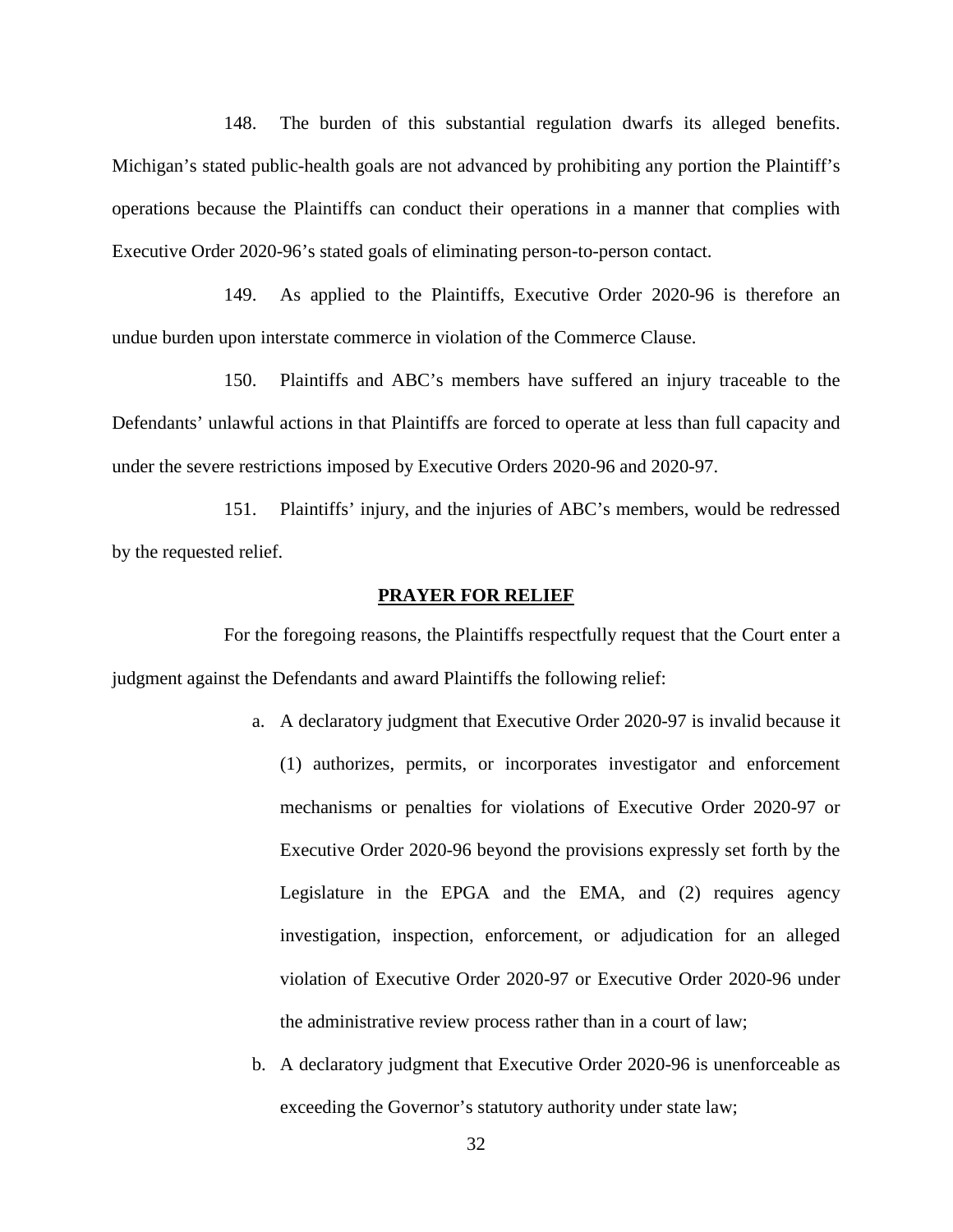- c. A declaration that Executive Orders 2020-96 and 2020-97, as applied to the Plaintiffs, violates the Michigan Constitution, the Fourteenth Amendments, and the Commerce Clause of the United States Constitution;
- d. Preliminary and permanent injunctive relief preventing the Defendants from enforcing Executive Orders 2020-96 and 2020-97;
- e. Damages for the violation of the Plaintiffs' constitutional rights, in an amount to be proven at trial;
- f. Costs and expenses of this action, including reasonable attorneys' fees; and
- g. Any further relief that the Court deems appropriate.

MILLER JOHNSON Attorneys for Plaintiffs

ames a Fethran

Dated: May 21, 2020 By

James R. Peterson (P43102) Stephen J. van Stempvoort (P79828) Amy E. Murphy (P82369) 45 Ottawa Avenue SW, Suite 1100 Grand Rapids, Michigan 49503 (616) 831-1700 vanstempvoorts@millerjohnson.com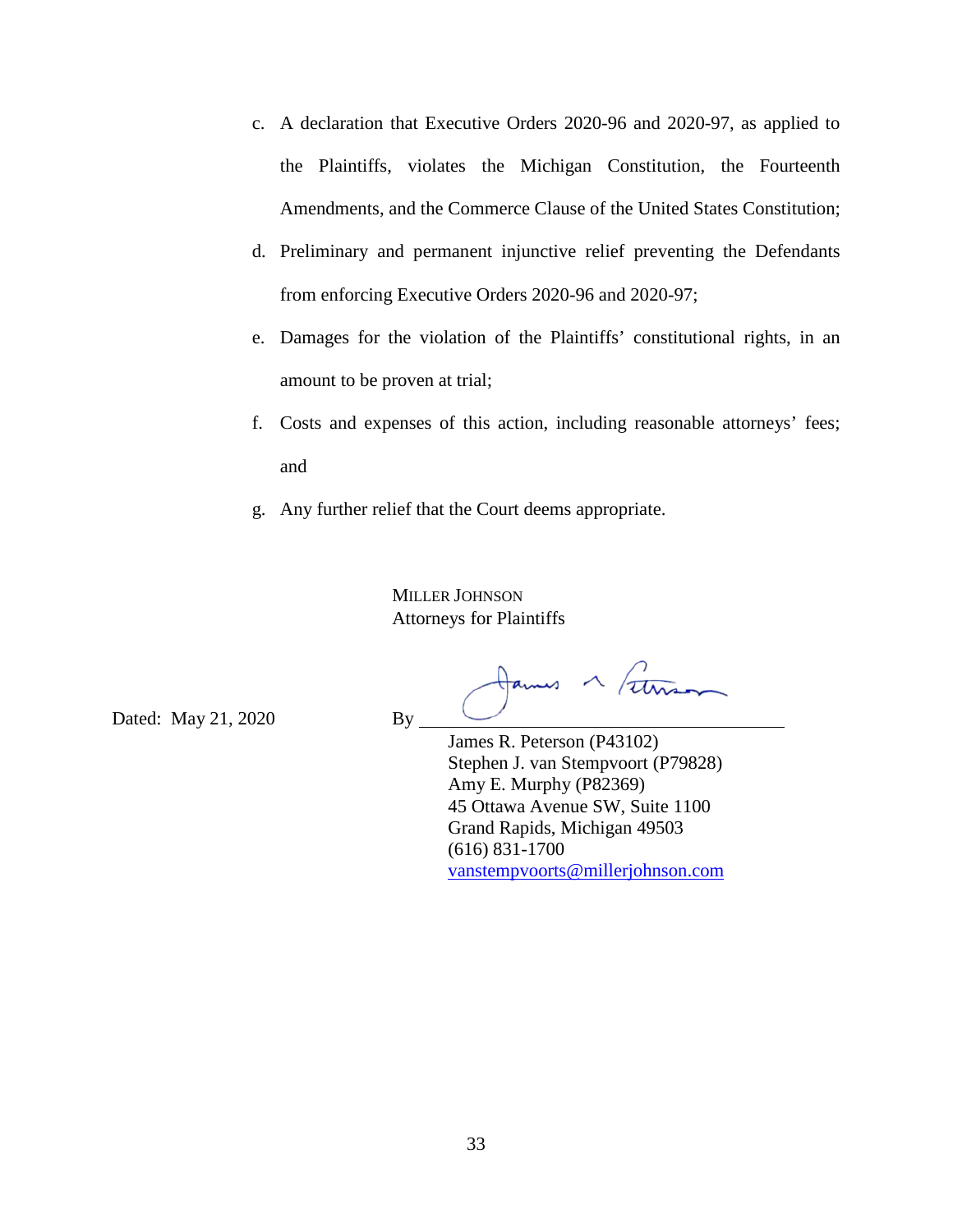#### **VERIFICATION**

1,  $Jeffney$  M.  $WIGG/NS$ , declare as follows:

- 1. I am an adult competent to testify to the matters stated herein;
- 2. I am the  $5747 = D/AC5 = 0$  of Associated Builders and Contractors, Inc. of Michigan, and in that capacity. I am familiar with the business of Associated Builders and Contractors, Inc. of Michigan, a Plaintiff in this action;
- 3. I have read the foregoing Verified Complaint and, based upon my personal knowledge of the facts stated therein, the facts stated in the Verified Complaint are true to the best of my knowledge and belief.
- 4. If called upon to testify, I would competently testify as to the matters stated herein.
- 5. I declare under penalty of perjury that the foregoing is true and correct.

Executed on:  $5 - 21 - 2020$ 

Subscribed and sworn to before me on this  $\lambda$  st day of May, 2020

 $By:$ 

Name: Patricia A. Emerson Notary Public, Kent County, Michigan My Commission Expires: 08, 17, 2020 Notarized using electronic/remote technology pursuant to Michigan Executive Order 2020-74 Signatory's Location: Kent County, MI